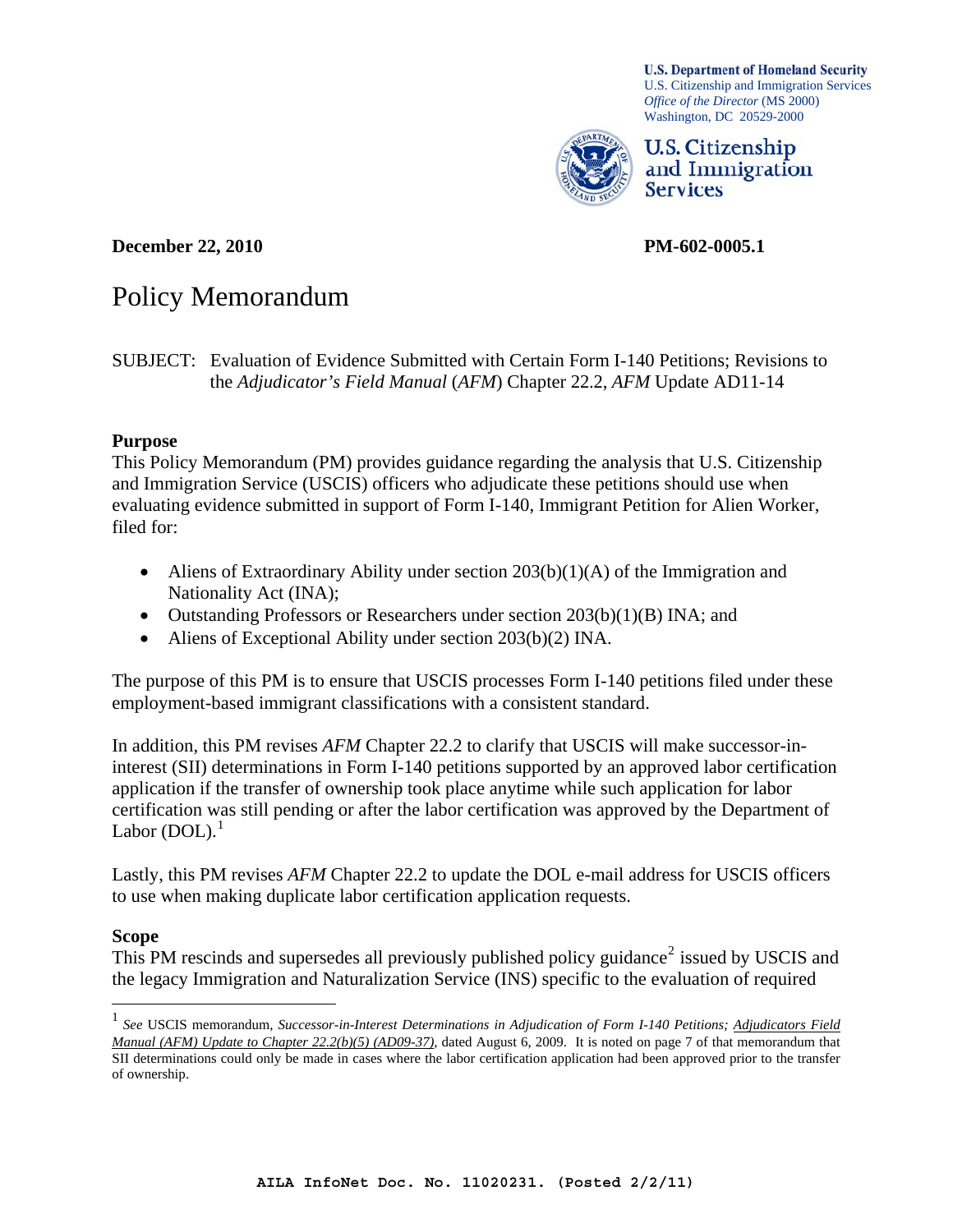initial evidence submitted in support of Form I-140 petitions under Title 8 Code of Federal Regulations (8 CFR) sections  $204.5(h)(3)$  and  $(4)$ ,  $204.5(i)(3)(i)$ , and  $204.5(k)(3)(ii)$ . Unless specifically exempted herein, this PM applies to all USCIS officers adjudicating these petitions.

### **Authority**

The Department of Homeland Security (DHS) has delegated to USCIS the authority to make determinations of eligibility in immigrant petitions filed under INA 203(b) and 8 CFR 204.5. *See* INA 103(a) generally.

#### **Background**

USCIS and INS have consistently recognized that Congress intended to set a very high standard for individuals seeking immigrant classifications as aliens of extraordinary ability.<sup>[3](#page-1-0)</sup> In order to qualify for admission in this classification, an alien must, among other things, demonstrate sustained national or international acclaim and that his or her achievements have been recognized in the alien's field of expertise in accordance with INA 203(b)(1)(A). Qualification under this classification is reserved for the small percentage of individuals at the very top of their fields of endeavor.8 CFR 204.5(h)(2).

The regulation at 8 CFR 204.5(h)(3), published in the Federal Register at 56 Fed. Reg. 60897 (Nov. 29, 1991), provides that a petition for an alien of extraordinary ability must be accompanied by initial evidence that the alien has achieved the requisite acclaim and recognition in the alien's field of expertise. Such evidence must be either a one-time achievement (that is, a major, internationally recognized award) or at least three out of the ten other types of evidence listed in the regulation (e.g., scholarly articles, high salary, commercial successes).

The statutory provision for the Outstanding Professor or Researcher immigrant classification at INA  $203(b)(1)(B)$  requires that the alien be recognized internationally as outstanding in a specific academic field. Outstanding Professors or Researchers should stand apart in the academic community through eminence and distinction based on international recognition.<sup>[4](#page-1-1)</sup> The regulation at 8 CFR 204.5(i)(3)(i) requires a petition for an outstanding professor or researcher to be accompanied by evidence that the professor or researcher is recognized internationally as outstanding in the academic field specified in the petition. This evidence must consist of at least two out of the six types of evidence listed in the regulation (e.g., major prizes, membership in associations).

The statutory provision for the Alien of Exceptional Ability immigrant classification at INA  $203(b)(2)(A)$  requires that the alien will substantially benefit prospectively the national economy, cultural or educational interests, or welfare of the United States because of his or her exceptional ability in the sciences, arts, or business. The alien must also have a job offer from a U.S.

<u>.</u>

 $2$  AFM sections that have not been updated by this memo shall remain in effect.

<span id="page-1-1"></span><span id="page-1-0"></span><sup>&</sup>lt;sup>3</sup> *See* House Report 101-723, 1990 U.S.C.C.A.N. 6710. (Sep. 19, 1990), 56 FR 60897 (Nov. 29, 1991). <sup>4</sup> *See* 56 Fed. Reg. 30703 (July 5, 1991).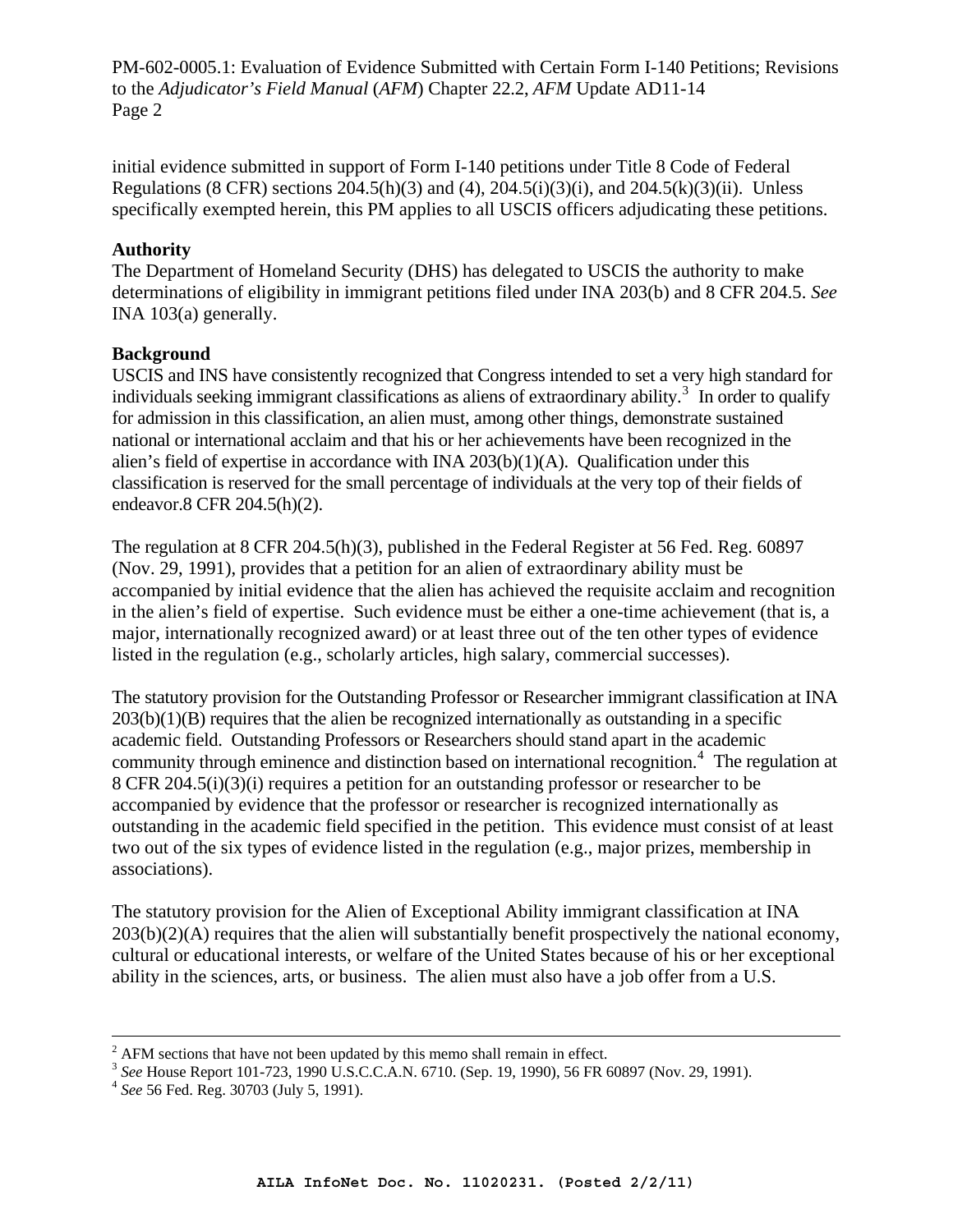employer to provide services in the sciences, arts, professions, or business.<sup>[5](#page-2-0)</sup> The regulation at 8 CFR 204.5 $(k)(2)$  defines exceptional ability in the sciences, arts, or business as having a degree of expertise significantly above that ordinarily encountered in the sciences, arts, or business. The regulation at 8 CFR 204.5(k)(3)(ii) requires that a petition for this immigrant classification must be accompanied by documentation consisting of at least three out of six types of evidence listed in the regulation (e.g., academic record, professional license, membership in professional associations).

In 2010, the U.S. Court of Appeals for the Ninth Circuit (Ninth Circuit) reviewed the Administrative Appeals Office's (AAO) dismissal of a petitioner's appeal of a denial of a petition filed under  $203(b)(1)(A)$  of the INA. *Kazarian v. USCIS*, 596 F.3d 1115 (9<sup>th</sup> Cir. 2010). Although affirming the decision, the Ninth Circuit found that the AAO erred in its evaluation of the initial evidence submitted with the petition pursuant to 8 CFR 204.5(h)(3). Specifically, the Ninth Circuit concluded that while USCIS may have raised legitimate concerns about the significance of the evidence submitted, those concerns should have been raised in a subsequent "final merits determination" of whether the petitioner has the requisite extraordinary ability. *Id.* at 1122. The Ninth Circuit further stated that the concerns were "not relevant to the antecedent procedural question of whether the petitioner has provided at least three types of evidence." *Id.* at 1121.

USCIS agrees with the *Kazarian* court's two-part adjudicative approach to evaluating evidence submitted in connection with petitions for aliens of extraordinary ability: (1) Determine whether the petitioner or self-petitioner has submitted the required evidence that meets the parameters for each type of evidence listed at 8 CFR 204.5(h)(3); and (2) Determine whether the evidence submitted is sufficient to demonstrate that the beneficiary or self-petitioner meets the required high level of expertise for the extraordinary ability immigrant classification during a final merits determination. By contrast, the approach taken by USCIS officers in *Kazarian* collapsed these two parts and evaluated the evidence at the beginning stage of the adjudicative process, with each type of evidence being evaluated individually to determine whether the self-petitioner was extraordinary.

The two-part adjudicative approach to evaluating evidence described in *Kazarian* simplifies the adjudicative process by eliminating piecemeal consideration of extraordinary ability and shifting the analysis of overall extraordinary ability to the end of the adjudicative process when a determination on the entire petition is made (the final merits determination). Therefore, under this approach, an objective evaluation of the initial evidence listed at 8 CFR 204.5(h)(3) will continue as before; what changes is when the determination of extraordinary ability occurs in the adjudicative process. USCIS believes that this approach will lead to decisions that more clearly explain how evidence was considered, the basis for the overall determination of eligibility (or lack thereof), and greater consistency in decisions on petitions for aliens with extraordinary ability.

1

<span id="page-2-0"></span><sup>&</sup>lt;sup>5</sup> No job offer is required for an alien of exceptional ability under INA 203(b)(2) if a waiver of the job offer in the national interest (NIW) is granted under INA 203(b)(2)(B).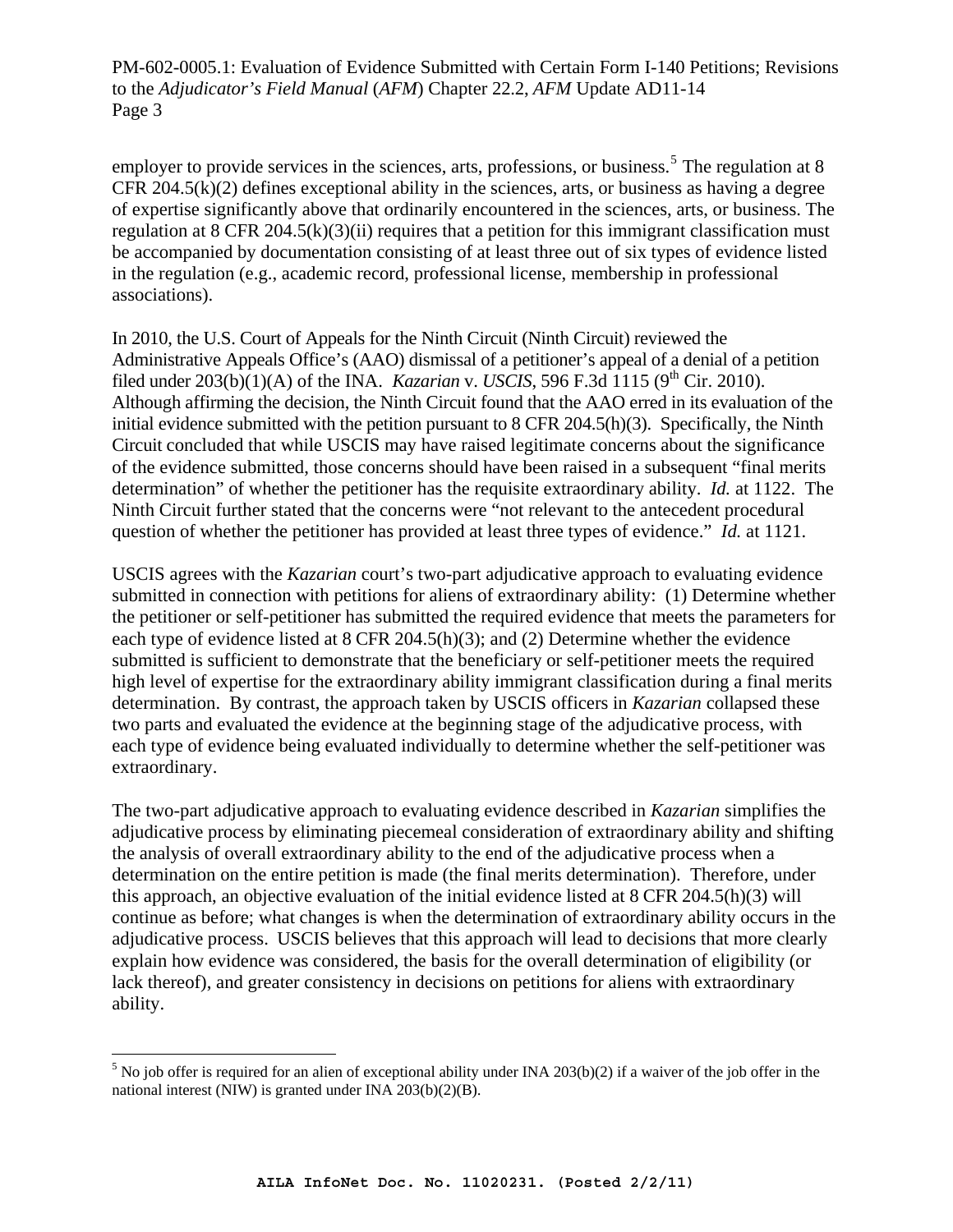This approach is equally applicable to the evaluation of evidence in the adjudication of petitions for outstanding professors or researchers and aliens of exceptional ability. Similar evidentiary requirements and qualitative analyses apply to these types of petitions. Therefore, a similar adjudication process also should apply.

## **Policy**

In order to promote consistency in decision-making, USCIS officers should use a two-part approach for evaluating evidence submitted in support of all petitions filed for Aliens of Extraordinary Ability, Outstanding Professors or Researchers, and Aliens of Exceptional Ability. USCIS officers should first objectively evaluate each type of evidence submitted to determine if it meets the parameters applicable to that type of evidence described in the regulations (also referred to as "regulatory criteria"). USCIS officers then should consider all of the evidence in totality in making the final merits determination regarding the required high level of expertise for the immigrant classification.

## **Proof**

USCIS officers are reminded that the standard of proof for most administrative immigration proceedings, including petitions filed for Aliens of Extraordinary Ability, for Outstanding Professors or Researchers, and for Aliens of Exceptional Ability is the "preponderance of the evidence" standard. *See Matter of Chawathe*, 25 I&N Dec. 369 (AAO 2010). Thus, if the petitioner submits relevant, probative, and credible evidence that leads USCIS to believe that the claim is "more likely than not" or "probably true," the petitioner has satisfied the standard of proof. *Matter of E-M-*, 20 I&N Dec. 77, 79-80 (Comm'r 1989); *see also [U.S. v. Cardozo-](http://www.uscis.gov/ilink/docView/INT/HTML/INT/0-0-0-65/0-0-0-3661.html#0-0-0-294)[Fonseca](http://www.uscis.gov/ilink/docView/INT/HTML/INT/0-0-0-65/0-0-0-3661.html#0-0-0-294)*, 480 U.S. 421 (1987) (discussing "more likely than not" as a greater than 50% chance of an occurrence taking place).

If a petitioner provides initial evidence (including but not limited to articles, publications, reference letters, expert testimony, support letters) that is probative (*e.g.,* does not merely recite the regulations) and credible, USCIS officers should objectively evaluate such initial evidence under a preponderance of the evidence standard to determine whether or not it is acceptable. In other words, USCIS officers may not unilaterally impose novel substantive or evidentiary requirements beyond those set forth in the regulations, but instead should evaluate the evidence to determine if it falls within the parameters of the regulations applicable to that type of evidence by a preponderance of the evidence standard. USCIS officers should then evaluate the evidence together when considering the petition in its entirety to determine if the petitioner has established by a preponderance of the evidence that the self-petitioner or beneficiary has the required high level of expertise for the immigrant classification.

#### **Implementation**

Effective December 22, 2010, USCIS officers are to follow the amended procedures in this update of the *AFM*, AD11-14, in the adjudication of all Form I-140 petitions filed for Aliens of Extraordinary Ability, Outstanding Professors or Researchers, and for Alien of Exceptional Ability pending as of that date, as follows: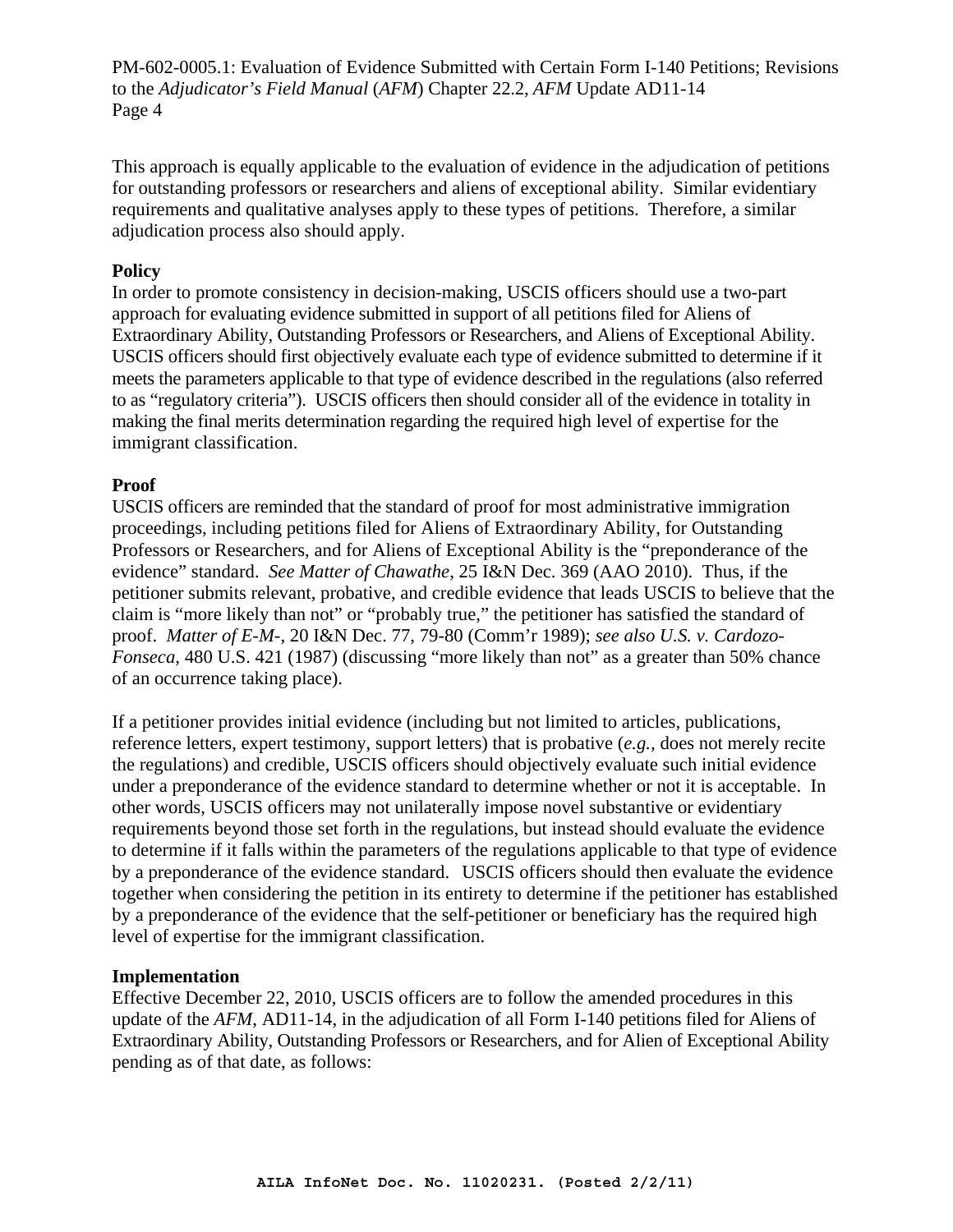1. Paragraph (1)(A) of Chapter 22.2(i) of the *AFM* is revised to read as follows:

(A) Evaluating Evidence Submitted in Support of a Petition for an Alien of Extraordinary Ability. 8 CFR 204.5(h)(3) and (4) describe the various types of evidence that must be submitted in support of an I-140 petition for an alien of extraordinary ability. In general, the petition must be accompanied by initial evidence that: (a) the alien has sustained national or international acclaim; and (b) the alien's achievements have been recognized in the field of expertise. This initial evidence must include either evidence of a one-time achievement (*i.e.*, a major international recognized award, such as the Nobel Prize), or at least three of the types of evidence listed in 8 CFR 204.5(h)(3).

USCIS officers should use a two-part analysis to evaluate the evidence submitted with the petition to demonstrate eligibility under 203(b)(1)(A) of the INA. First, USCIS officers should evaluate the evidence submitted by the petitioner to determine, by a preponderance of the evidence, which evidence objectively meets the parameters of the regulatory description applicable to that type of evidence (referred to as "regulatory criteria"). Second, USCIS officers should evaluate the evidence together when considering the petition in its entirety for the final merits determination regarding the required high level of expertise for the immigrant classification.

Part One: Evaluate Whether the Evidence Provided Meets any of the Regulatory Criteria. The determination in Part One is limited to determining whether the evidence submitted with the petition is comprised of either a one-time achievement (that is, a major, internationally recognized award) or at least three of the ten regulatory criteria listed at 8 CFR 204.5(h)(3) (as discussed below), applying a preponderance of the evidence standard.

**Note:** While USCIS officers should consider the quality and caliber of the evidence when required by the regulations to determine whether a particular regulatory criterion has been met, USCIS officers should not make a determination regarding whether or not the alien is one of that small percentage who have risen to the very top of the field or if the alien has sustained national or international acclaim in Part One of the case analysis. See the table below for guidance on the limited determinations that should be made in Part One of the E11 analysis: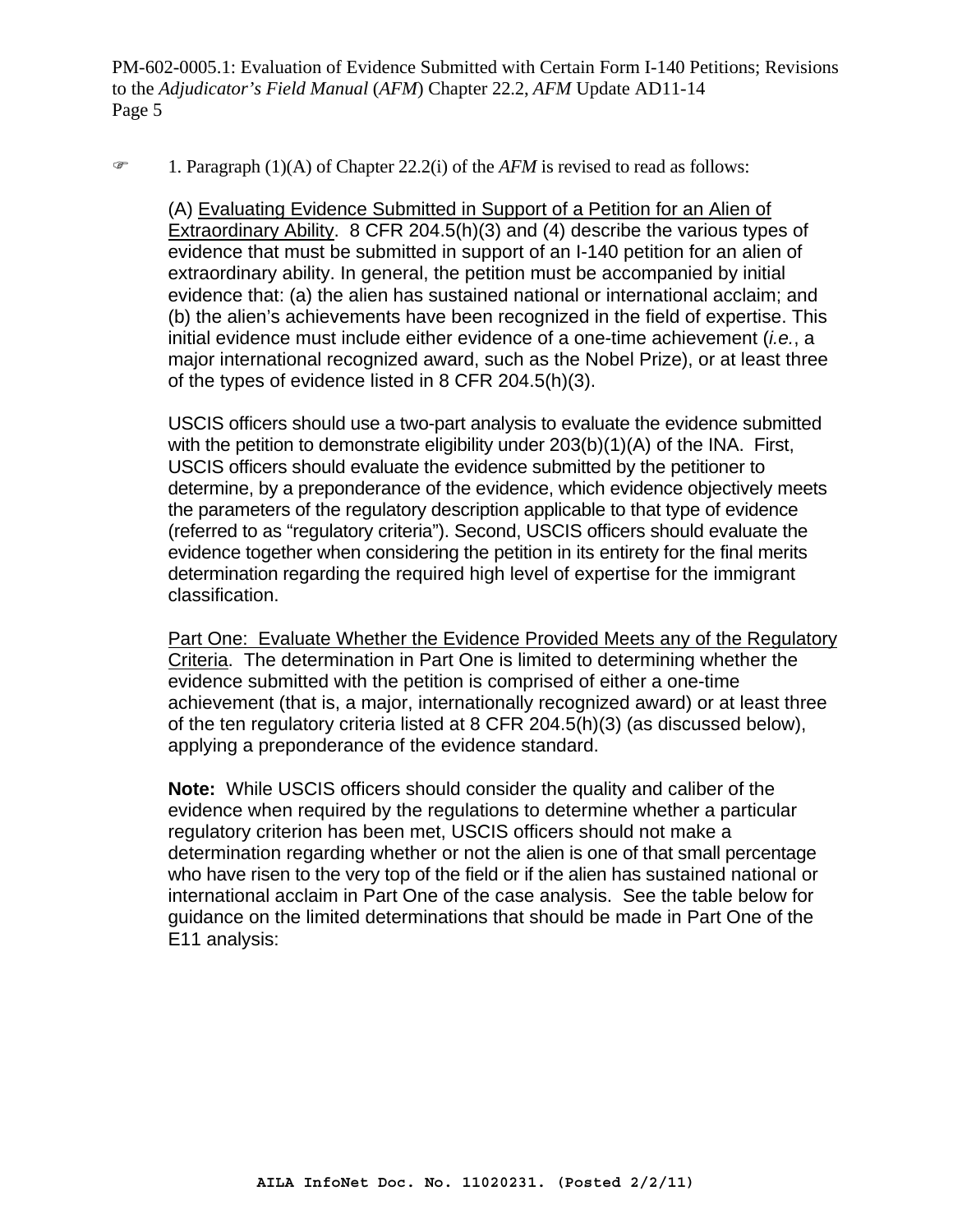| Part One Analysis of Evidence Submitted Under 8 CFR 204.5(h)(3) and (4)                                                                                                                                           |                                                                                                                                                                                                                                                                                                                                                                                                                                                                                                                                                                                                                                                                                                                                                                                                                                                                                                                                                                                                                      |  |  |
|-------------------------------------------------------------------------------------------------------------------------------------------------------------------------------------------------------------------|----------------------------------------------------------------------------------------------------------------------------------------------------------------------------------------------------------------------------------------------------------------------------------------------------------------------------------------------------------------------------------------------------------------------------------------------------------------------------------------------------------------------------------------------------------------------------------------------------------------------------------------------------------------------------------------------------------------------------------------------------------------------------------------------------------------------------------------------------------------------------------------------------------------------------------------------------------------------------------------------------------------------|--|--|
| Note: In some cases, evidence relevant to one criterion may be relevant to other<br>criteria set forth in 8 CFR 204.5(h)(3).                                                                                      |                                                                                                                                                                                                                                                                                                                                                                                                                                                                                                                                                                                                                                                                                                                                                                                                                                                                                                                                                                                                                      |  |  |
| <b>Regulation</b>                                                                                                                                                                                                 | <b>Limited Determination</b>                                                                                                                                                                                                                                                                                                                                                                                                                                                                                                                                                                                                                                                                                                                                                                                                                                                                                                                                                                                         |  |  |
| 8 CFR<br>$204.5(h)(3)(i)$ :<br>Documentation<br>of the alien's<br>receipt of<br>lesser<br>nationally or<br>internationally<br>recognized<br>prizes or<br>awards for<br>excellence in<br>the field of<br>endeavor; | 1. Determine if the alien was the recipient of prizes or<br>awards.<br>The description of this type of evidence in the regulation<br>provides that the focus should be on the alien's receipt of the<br>awards or prizes, as opposed to his or her employer's receipt of<br>the awards or prizes.<br>2. Determine whether the alien has received lesser<br>nationally or internationally recognized prizes or awards<br>for excellence in the field of endeavor.<br>Relevant considerations regarding whether the basis for<br>granting the prizes or awards was excellence in the field<br>include, but are not limited to:<br>• The criteria used to grant the awards or prizes;<br>• The national or international significance of the awards or<br>prizes in the field; and<br>• The number of awardees or prize recipients as well as any<br>limitations on competitors (an award limited to competitors<br>from a single institution, for example, may have little national<br>or international significance). |  |  |
| 8 CFR<br>204.5(h)(3)(ii):<br>Documentation<br>of the alien's<br>membership in                                                                                                                                     | 1. Determine if the association for which the alien claims<br>membership requires that members have outstanding<br>achievements in the field as judged by recognized experts<br>in that field.                                                                                                                                                                                                                                                                                                                                                                                                                                                                                                                                                                                                                                                                                                                                                                                                                       |  |  |
| associations in<br>the field for<br>which<br>classification is<br>sought, which<br>require<br>outstanding<br>achievements<br>of their                                                                             | The petitioner must show that membership in the associations<br>is based on the alien being judged by recognized national or<br>international experts as having attained outstanding<br>achievements in the field for which classification is sought. For<br>example, admission to membership in the National Academy of<br>Sciences as a Foreign Associate requires individuals to be<br>nominated by an academy member, and membership is<br>ultimately granted based upon recognition of the individual's<br>distinguished achievements in original research. See                                                                                                                                                                                                                                                                                                                                                                                                                                                 |  |  |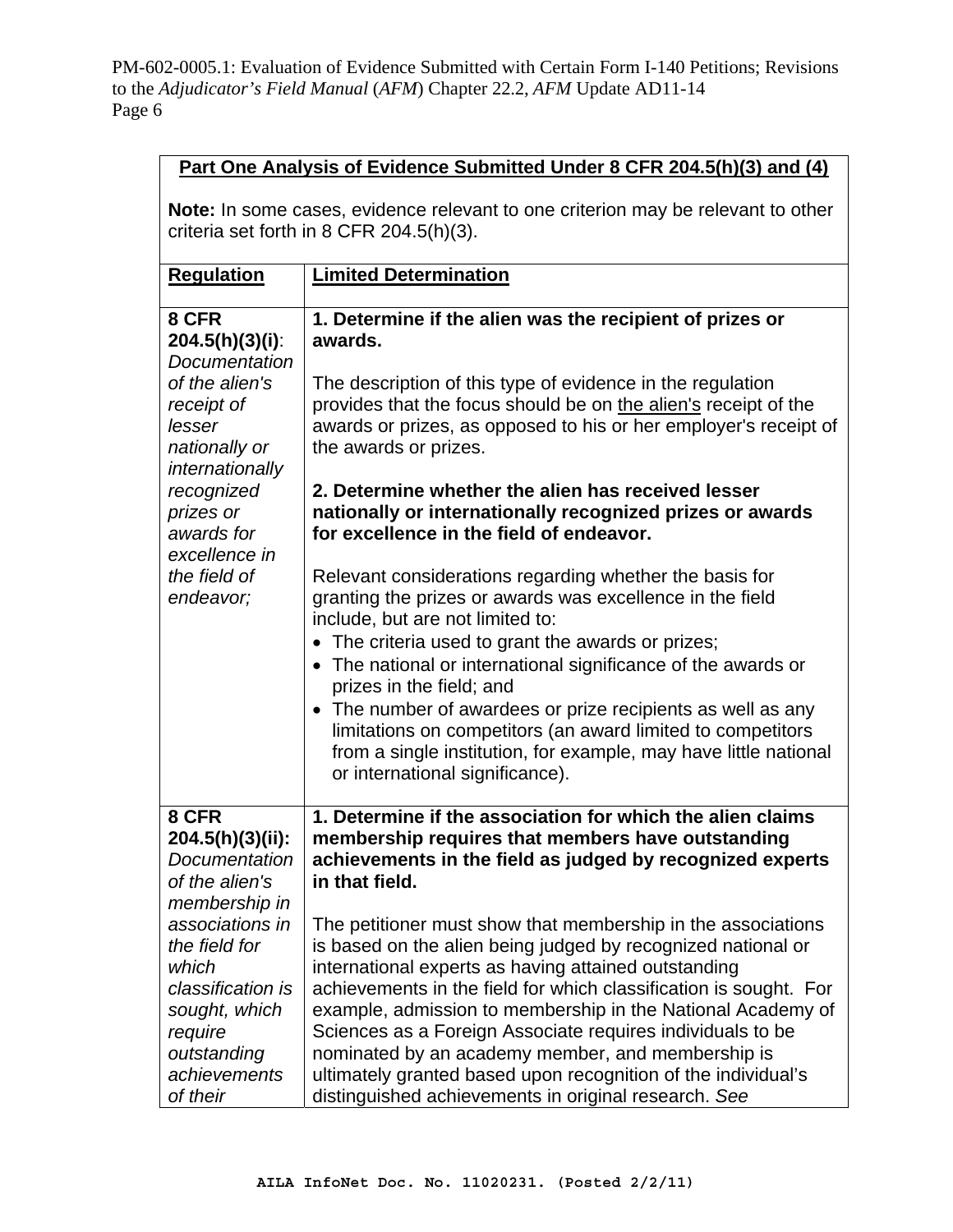| members, as                                                                                                                                           | www.nasonline.org.                                                                                                                                                                                                                                                                                                                                                                                                                                                                                                                                                                                       |  |  |  |
|-------------------------------------------------------------------------------------------------------------------------------------------------------|----------------------------------------------------------------------------------------------------------------------------------------------------------------------------------------------------------------------------------------------------------------------------------------------------------------------------------------------------------------------------------------------------------------------------------------------------------------------------------------------------------------------------------------------------------------------------------------------------------|--|--|--|
| judged by<br>recognized<br>national or<br>international<br>experts in their<br>disciplines or<br>fields;                                              | Associations may have multiple levels of membership. The<br>level of membership afforded to the alien must show that in<br>order to obtain that level of membership, the alien was judged<br>by recognized national or international experts as having<br>attained outstanding achievements in the field for which<br>classification is sought.                                                                                                                                                                                                                                                          |  |  |  |
|                                                                                                                                                       | Relevant factors that may lead to a conclusion that the alien's<br>membership in the associations was not based on outstanding<br>achievements in the field include, but are not limited to,<br>instances where the alien's membership was based:<br>Solely on a level of education or years of experience in a<br>particular field;<br>On the payment of a fee or by subscribing to an<br>$\bullet$<br>association's publications; or<br>On a requirement, compulsory or otherwise, for<br>$\bullet$<br>employment in certain occupations, such as union<br>membership or guild affiliation for actors. |  |  |  |
| 8 CFR                                                                                                                                                 | 1. Determine whether the published material was related to                                                                                                                                                                                                                                                                                                                                                                                                                                                                                                                                               |  |  |  |
| 204.5(h)(3)(iii):                                                                                                                                     | the alien and the alien's specific work in the field for which                                                                                                                                                                                                                                                                                                                                                                                                                                                                                                                                           |  |  |  |
|                                                                                                                                                       |                                                                                                                                                                                                                                                                                                                                                                                                                                                                                                                                                                                                          |  |  |  |
| Published                                                                                                                                             | classification is sought.                                                                                                                                                                                                                                                                                                                                                                                                                                                                                                                                                                                |  |  |  |
| material about<br>the alien in<br>professional or<br>major trade<br>publications or<br>other major<br>media relating<br>to the alien's<br>work in the | The published material should be about the alien relating to his<br>or her work in the field, not just about his or her employer or<br>another organization that he or she is associated with. Note<br>that marketing materials created for the purpose of selling the<br>alien's products or promoting his or her services are not<br>generally considered to be published material about the<br>beneficiary.                                                                                                                                                                                           |  |  |  |
| field for which<br>classification is<br>sought. Such                                                                                                  | 2. Determine whether the publication qualifies as a<br>professional publication or major trade publication or a<br>major media publication.                                                                                                                                                                                                                                                                                                                                                                                                                                                              |  |  |  |
| evidence shall<br>include the<br>title, date, and<br>author of the                                                                                    | Evidence of published material in professional or major trade<br>publications or in other major media publications about the alien<br>should establish that the circulation (on-line or in print) is high                                                                                                                                                                                                                                                                                                                                                                                                |  |  |  |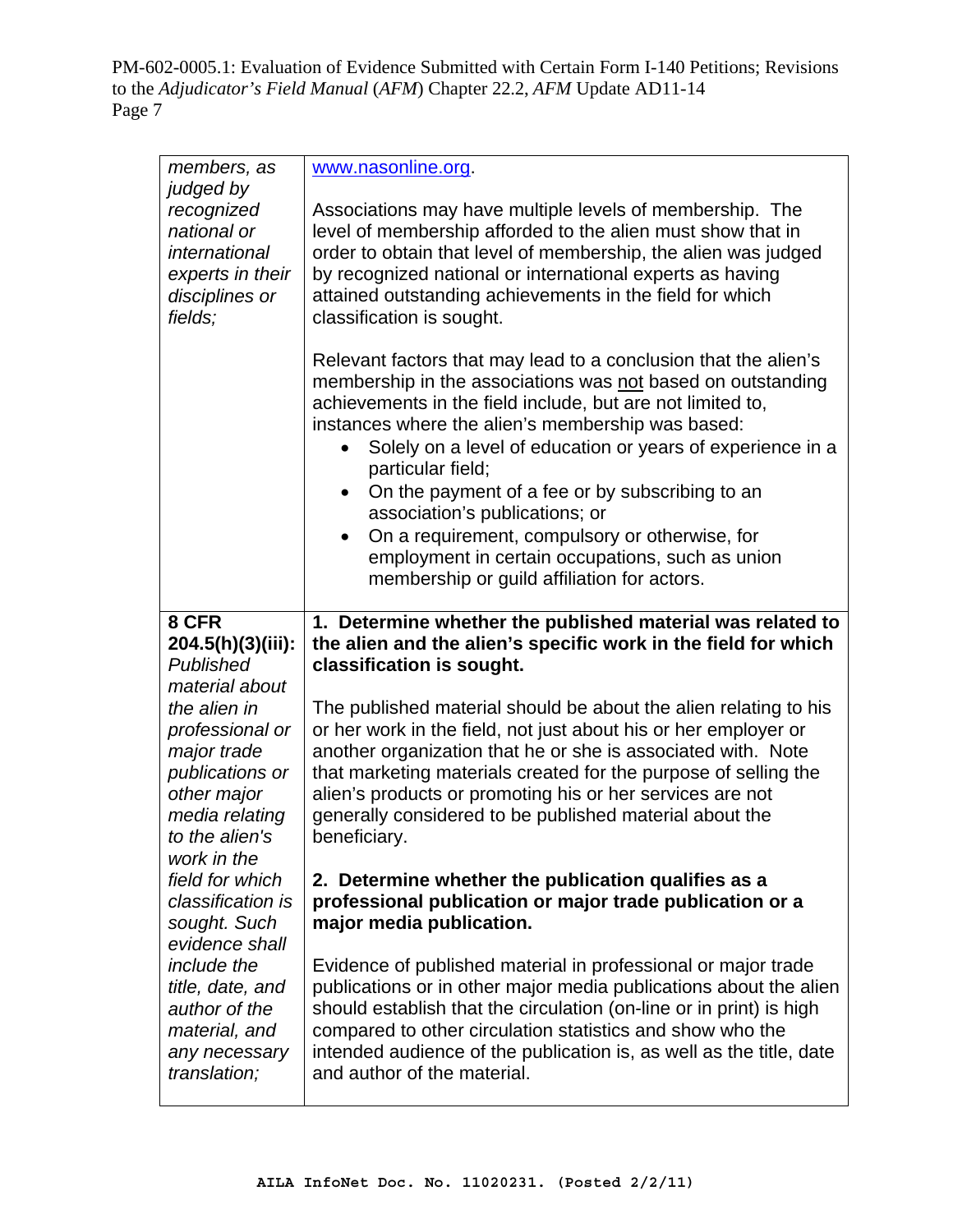| 8 CFR<br>204.5(h)(3)(iv):<br>Evidence of<br>the alien's<br>participation,<br>either<br>individually or<br>on a panel, as<br>a judge of the<br>work of others<br>in the same or<br>an allied field<br>Οf<br>specialization<br>for which | Determine whether the alien has acted as the judge of the<br>work of others in the same or an allied field of<br>specialization.<br>The petitioner must show that the alien has not only been<br>invited to judge the work of others, but also that the alien<br>actually participated in the judging of the work of others in the<br>same or allied field of specialization.<br>For example:<br>Peer reviewing for a scholarly journal, as evidenced by a<br>request from the journal to the alien to do the review,<br>accompanied by proof that the review was actually<br>completed.<br>Serving as a member of a Ph.D. dissertation committee that<br>$\bullet$                                                           |  |
|----------------------------------------------------------------------------------------------------------------------------------------------------------------------------------------------------------------------------------------|-------------------------------------------------------------------------------------------------------------------------------------------------------------------------------------------------------------------------------------------------------------------------------------------------------------------------------------------------------------------------------------------------------------------------------------------------------------------------------------------------------------------------------------------------------------------------------------------------------------------------------------------------------------------------------------------------------------------------------|--|
| classification is<br>sought;                                                                                                                                                                                                           | makes the final judgment as to whether an individual<br>candidate's body of work satisfies the requirements for a<br>doctoral degree, as evidenced by departmental records.                                                                                                                                                                                                                                                                                                                                                                                                                                                                                                                                                   |  |
| 8 CFR<br>$204.5(h)(3)(v)$ :<br>Evidence of<br>the alien's<br>original<br>scientific,                                                                                                                                                   | 1. Determine whether the alien has made original<br>contributions in the field.<br>2. Determine whether the alien's original contributions are<br>of major significance to the field.                                                                                                                                                                                                                                                                                                                                                                                                                                                                                                                                         |  |
| scholarly,<br>artistic,<br>athletic, or<br>business-<br>related<br>contributions of<br>major<br>significance in<br>the field;                                                                                                          | USCIS officers must evaluate whether the original work<br>constitutes major, significant contributions to the field. Although<br>funded and published work may be "original," this fact alone is<br>not sufficient to establish that the work is of major significance.<br>For example, peer-reviewed presentations at academic<br>symposia or peer-reviewed articles in scholarly journals that<br>have provoked widespread commentary or received notice from<br>others working in the field, or entries (particularly a goodly<br>number) in a citation index which cite the alien's work as<br>authoritative in the field, may be probative of the significance of<br>the alien's contributions to the field of endeavor. |  |
|                                                                                                                                                                                                                                        | USCIS officers should take into account the probative analysis<br>that experts in the field may provide in opinion letters regarding<br>the significance of the alien's contributions in order to assist in<br>giving an assessment of the alien's original contributions of<br>major significance. That said, not all expert letters provide such<br>analysis. Letters that specifically articulate how the alien's<br>contributions are of major significance to the field and its impact                                                                                                                                                                                                                                   |  |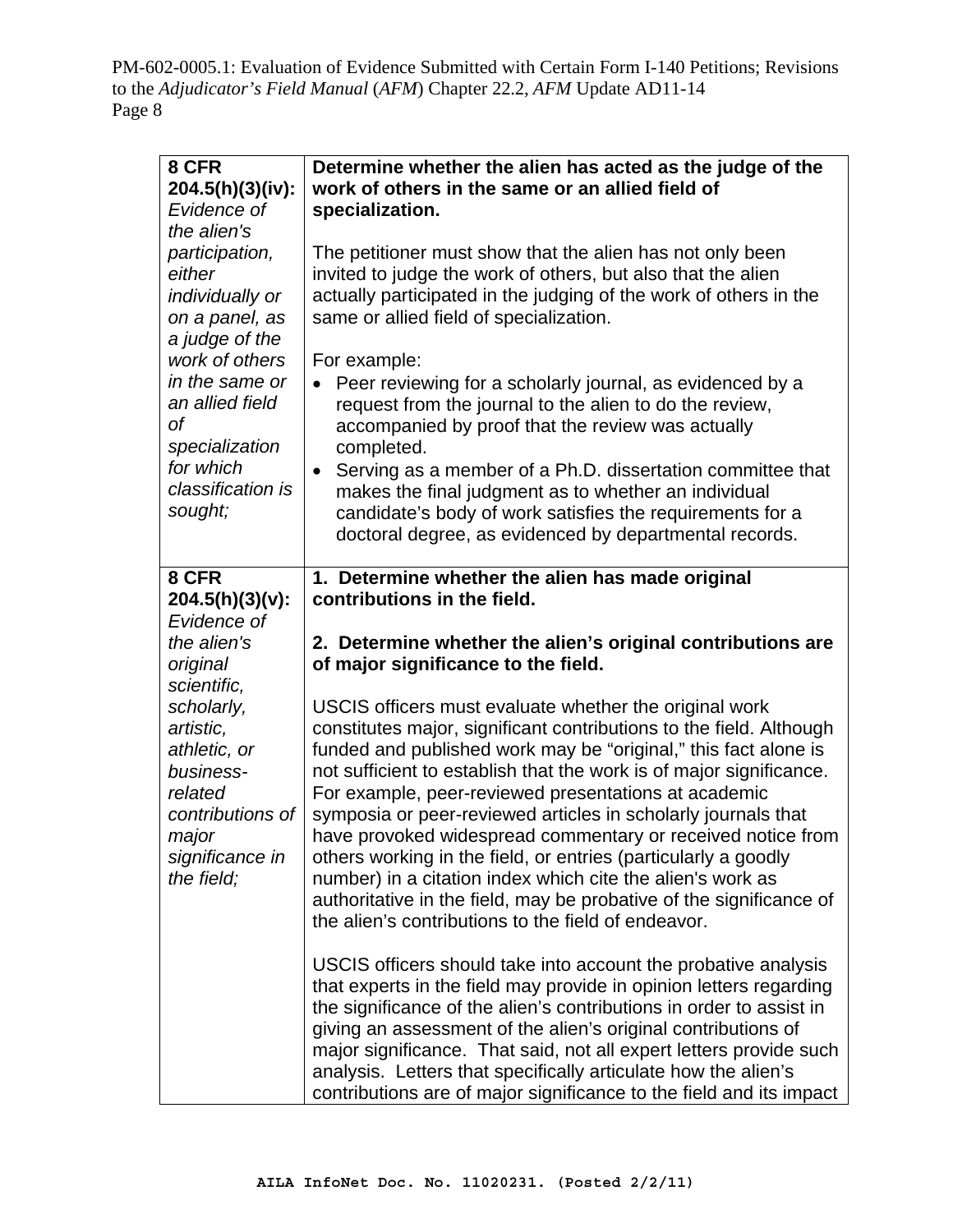|                                                                                                                                                                                                      | on subsequent work add value. Letters that lack specifics and<br>simply use hyperbolic language do not add value, and are not<br>considered to be probative evidence that may form the basis for<br>meeting this criterion.                                                                                                                                                                                                                                                                                                                                                                                                                                                                                                                                                                                                                                                                                                                                                                                                                                                                                                                                                                                                                                                          |
|------------------------------------------------------------------------------------------------------------------------------------------------------------------------------------------------------|--------------------------------------------------------------------------------------------------------------------------------------------------------------------------------------------------------------------------------------------------------------------------------------------------------------------------------------------------------------------------------------------------------------------------------------------------------------------------------------------------------------------------------------------------------------------------------------------------------------------------------------------------------------------------------------------------------------------------------------------------------------------------------------------------------------------------------------------------------------------------------------------------------------------------------------------------------------------------------------------------------------------------------------------------------------------------------------------------------------------------------------------------------------------------------------------------------------------------------------------------------------------------------------|
| 8 CFR 204.5<br>(h)(3)(vi):<br>Evidence of<br>the alien's<br>authorship of<br>scholarly<br>articles in the<br>field, in<br>professional or<br>major trade<br>publications or<br>other major<br>media; | 1. Determine whether the alien has authored scholarly<br>articles in the field.<br>As defined in the academic arena, a scholarly article reports on<br>original research, experimentation, or philosophical discourse. It<br>is written by a researcher or expert in the field who is often<br>affiliated with a college, university, or research institution. In<br>general, it should have footnotes, endnotes, or a bibliography,<br>and may include graphs, charts, videos, or pictures as<br>illustrations of the concepts expressed in the article.<br>For other fields, a scholarly article should be written for learned<br>persons in that field. ("Learned" is defined as "having or<br>demonstrating profound knowledge or scholarship"). Learned<br>persons include all persons having profound knowledge of a<br>field.<br>2. Determine whether the publication qualifies as a<br>professional publication or major trade publication or a<br>major media publication.<br>Evidence of published material in professional or major trade<br>publications or in other major media publications should<br>establish that the circulation (on-line or in print) is high<br>compared to other circulation statistics and who the intended<br>audience of the publication is. |
| 8 CFR 204.5<br>(h)(3)(vii):<br>Evidence of<br>the display of<br>the alien's<br>work in the<br>field at artistic<br>exhibitions or<br>showcases;                                                      | 1. Determine whether the work that was displayed is the<br>alien's work product.<br>The description of this type of evidence in the regulation<br>provides that the work must be the alien's.<br>2. Determine whether the venues (virtual or otherwise)<br>where the alien's work was displayed were artistic<br>exhibitions or showcases.<br>Webster's online dictionary defines:                                                                                                                                                                                                                                                                                                                                                                                                                                                                                                                                                                                                                                                                                                                                                                                                                                                                                                   |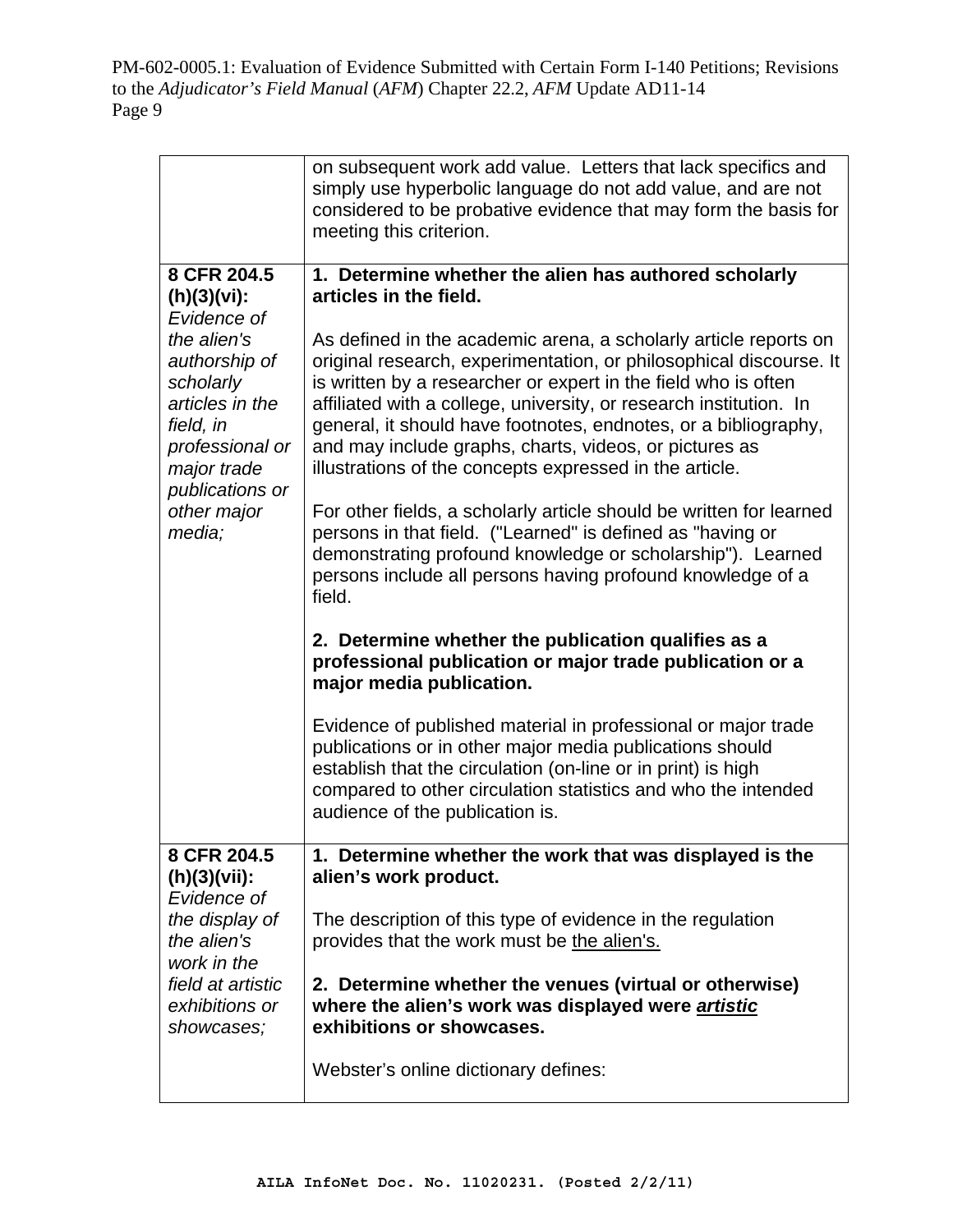|                                                                                                                                | Exhibition as a public showing.                                                                                                                                                                                                                                                                                                                                                                                                                                                                                                     |
|--------------------------------------------------------------------------------------------------------------------------------|-------------------------------------------------------------------------------------------------------------------------------------------------------------------------------------------------------------------------------------------------------------------------------------------------------------------------------------------------------------------------------------------------------------------------------------------------------------------------------------------------------------------------------------|
|                                                                                                                                | (See: http://www.merriam-webster.com/dictionary/exhibition)                                                                                                                                                                                                                                                                                                                                                                                                                                                                         |
|                                                                                                                                | Showcase as a setting, occasion, or medium for exhibiting<br>something or someone especially in an attractive or favorable<br>aspect.                                                                                                                                                                                                                                                                                                                                                                                               |
|                                                                                                                                | (See: http://www.merriam-webster.com/dictionary/showcase)                                                                                                                                                                                                                                                                                                                                                                                                                                                                           |
| 8 CFR 204.5<br>(h)(3)(viii):                                                                                                   | 1. Determine whether the alien has performed in leading or<br>critical roles for organizations or establishments.                                                                                                                                                                                                                                                                                                                                                                                                                   |
| Evidence that<br>the alien has<br>performed in a                                                                               | In evaluating such evidence, USCIS officers must examine<br>whether the role is (or was) leading or critical.                                                                                                                                                                                                                                                                                                                                                                                                                       |
| leading or<br>critical role for<br>organizations<br><b>or</b><br>establishments<br>that have a<br>distinguished<br>reputation; | If a leading role, the evidence must establish that the alien is (or<br>was) a leader. A title, with appropriate matching duties, can<br>help to establish if a role is (or was), in fact, leading.                                                                                                                                                                                                                                                                                                                                 |
|                                                                                                                                | If a critical role, the evidence must establish that the alien has<br>contributed in a way that is of significant importance to the<br>outcome of the organization or establishment's activities. A<br>supporting role may be considered "critical" if the alien's<br>performance in the role is (or was) important in that way. It is<br>not the title of the alien's role, but rather the alien's performance<br>in the role that determines whether the role is (or was) critical.                                               |
|                                                                                                                                | This is one criterion where letters from individuals with personal<br>knowledge of the significance of the alien's leading or critical<br>role can be particularly helpful to USCIS officers in making this<br>determination as long as the letters contain detailed and<br>probative information that specifically addresses how the<br>alien's role for the organization or establishment was leading or<br>critical. Note: 8 CFR 204.5 $(g)(1)$ states that evidence of<br>experience "shall" consist of letters from employers. |
|                                                                                                                                | 2. Determine whether the organization or establishment<br>has a distinguished reputation.                                                                                                                                                                                                                                                                                                                                                                                                                                           |
|                                                                                                                                | USCIS officers should keep in mind that the relative size or<br>longevity of an organization or establishment is not in and of<br>itself a determining factor. Rather, the organization or<br>establishment must be recognized as having a distinguished                                                                                                                                                                                                                                                                            |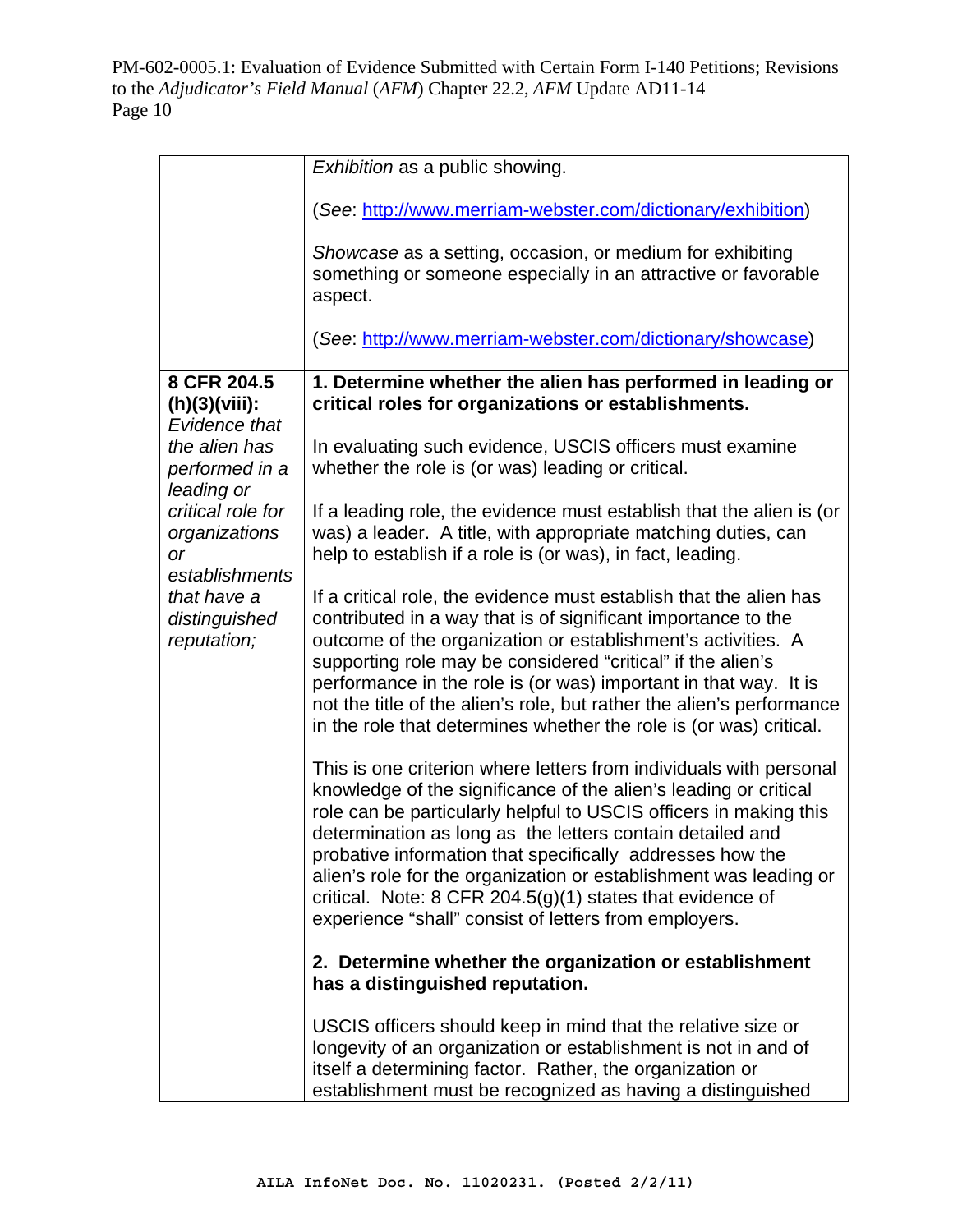|                                                                                                                                               | reputation. Webster's online dictionary defines distinguished as<br>1: marked by eminence, distinction, or excellence<br><distinguished 2:="" <a<br="" an="" and="" befitting="" eminent="" leadership="" person="">distinguished setting.<br/>(See http://www.merriam-webster.com/dictionary/distinguished)</distinguished>                                                                                                                                                                                                                                      |
|-----------------------------------------------------------------------------------------------------------------------------------------------|-------------------------------------------------------------------------------------------------------------------------------------------------------------------------------------------------------------------------------------------------------------------------------------------------------------------------------------------------------------------------------------------------------------------------------------------------------------------------------------------------------------------------------------------------------------------|
| 8 CFR<br>204.5(h)(3)(ix):<br>Evidence that<br>the alien has                                                                                   | 1. Determine whether the alien's salary or remuneration is<br>high relative to the compensation paid to others working in<br>the field.                                                                                                                                                                                                                                                                                                                                                                                                                           |
| commanded a<br>high salary or<br>other<br>significantly<br>high<br>remuneration<br>for services, in<br>relation to<br>others in the<br>field; | Evidence regarding whether the alien's compensation is high<br>relative to that of others working in the field may take many<br>forms. If the petitioner is claiming to meet this criterion, then<br>the burden is on the petitioner to provide appropriate evidence.<br>Examples may include, but are not limited to, geographical or<br>position-appropriate compensation surveys and organizational<br>justifications to pay above the compensation data. Three Web<br>sites that may be helpful in evaluating the evidence provided by<br>the petitioner are: |
|                                                                                                                                               | The Bureau of Labor Statistics (BLS):<br>http://www.bls.gov/bls/blswage.htm                                                                                                                                                                                                                                                                                                                                                                                                                                                                                       |
|                                                                                                                                               | The Department of Labor's Career One Stop website:<br>http://www.careeronestop.org/SalariesBenefits/Sal_default.aspx                                                                                                                                                                                                                                                                                                                                                                                                                                              |
|                                                                                                                                               | The Department of Labor's Office of Foreign Labor Certification<br>Online Wage Library:<br>http://www.flcdatacenter.com                                                                                                                                                                                                                                                                                                                                                                                                                                           |
|                                                                                                                                               | Note: Aliens working in different countries should be evaluated<br>based on the wage statistics or comparable evidence in that<br>country, rather than by simply converting the salary to U.S.<br>dollars and then viewing whether that salary would be<br>considered high in the United States.                                                                                                                                                                                                                                                                  |
| 8 CFR<br>$204.5(h)(3)(x)$ :                                                                                                                   | Determine whether the alien has enjoyed commercial<br>successes in the performing arts.                                                                                                                                                                                                                                                                                                                                                                                                                                                                           |
| Evidence of<br>commercial<br>successes in<br>the performing<br>arts, as shown                                                                 | This criterion focuses on volume of sales and box office<br>receipts as a measure of the alien's commercial success in the<br>performing arts. Therefore, the mere fact that an alien has<br>recorded and released musical compilations or performed in                                                                                                                                                                                                                                                                                                           |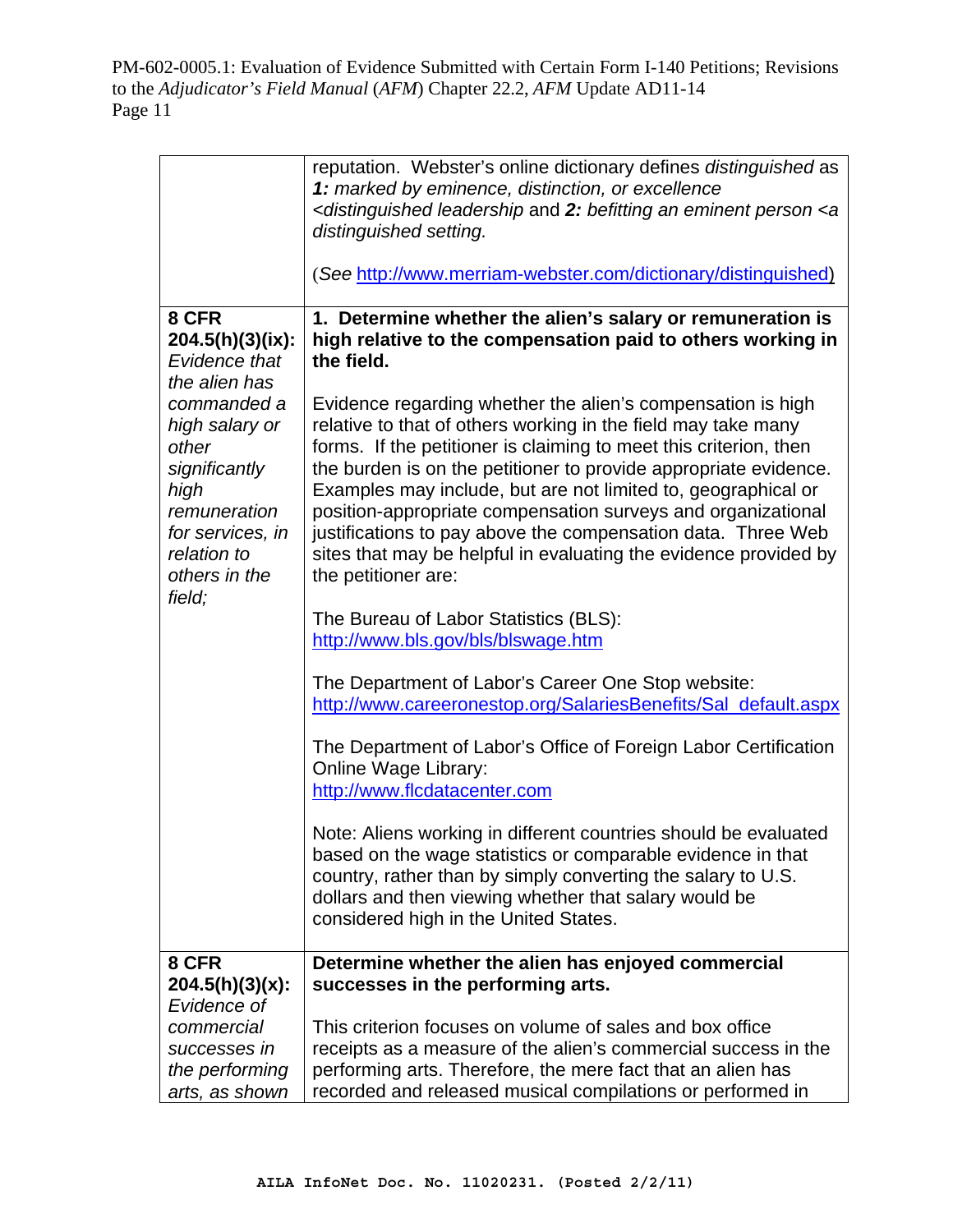| by box office<br>receipts or<br>record,<br>cassette,<br>compact disk,<br>or video sales.                                                                      | theatrical, motion picture or television productions would be<br>insufficient, in and of itself, to meet this criterion. The evidence<br>must show that the volume of sales and box office receipts<br>reflect the alien's commercial success relative to others<br>involved in similar pursuits in the performing arts.                                                                                                                                                                                                                                                  |
|---------------------------------------------------------------------------------------------------------------------------------------------------------------|---------------------------------------------------------------------------------------------------------------------------------------------------------------------------------------------------------------------------------------------------------------------------------------------------------------------------------------------------------------------------------------------------------------------------------------------------------------------------------------------------------------------------------------------------------------------------|
| 8 CFR<br>204.5(h)(4): /f<br>the standards                                                                                                                     | Determine if the evidence submitted is comparable to the<br>evidence required in 8 CFR 204.5(h)(3).                                                                                                                                                                                                                                                                                                                                                                                                                                                                       |
| do not readily<br>apply to the<br>beneficiary's<br>occupation, the<br>petitioner may<br>submit<br>comparable<br>evidence to<br>establish the<br>beneficiary's | This regulatory provision provides petitioners the opportunity to<br>submit comparable evidence to establish the alien beneficiary's<br>eligibility, if it is determined that the standards described in 8<br>CFR 204.5(h)(3) do not readily apply to the alien's occupation.<br>When evaluating such "comparable" evidence, consider<br>whether the 8 CFR 204.5(h)(3) criteria are readily applicable to<br>the alien's occupation and, if not, whether the evidence<br>provided is truly comparable to the criteria listed in that<br>regulation.                       |
| eligibility.                                                                                                                                                  | General assertions that any of the ten objective criteria<br>described in 8 CFR 204.5(h)(3) do not readily apply to the<br>alien's occupation are not probative and should be discounted.<br>Similarly, claims that USCIS should accept witness letters as<br>comparable evidence are not persuasive. The petitioner should<br>explain why it has not submitted evidence that would satisfy at<br>least three of the criteria set forth in 8 CFR 204.5(h)(3) as well<br>as why the evidence it has submitted is "comparable" to that<br>required under 8 CFR 204.5(h)(3). |
|                                                                                                                                                               | On the other hand, the following are examples of where 8 CFR<br>$204.5(h)(4)$ might apply.                                                                                                                                                                                                                                                                                                                                                                                                                                                                                |
|                                                                                                                                                               | (1) An alien beneficiary who is an Olympic coach whose<br>athlete wins an Olympic medal while under the alien's principal<br>tutelage would likely constitute evidence comparable to that in 8<br>CFR 204.5(h)(3)(v).                                                                                                                                                                                                                                                                                                                                                     |
|                                                                                                                                                               | (2) Election to a national all-star or Olympic team might serve<br>as comparable evidence for evidence of memberships in 8 CFR<br>$204.5(h)(3)(ii)$ .                                                                                                                                                                                                                                                                                                                                                                                                                     |
|                                                                                                                                                               | <b>Note:</b> There is no comparable evidence for the one-time<br>achievement of a major, international recognized award.                                                                                                                                                                                                                                                                                                                                                                                                                                                  |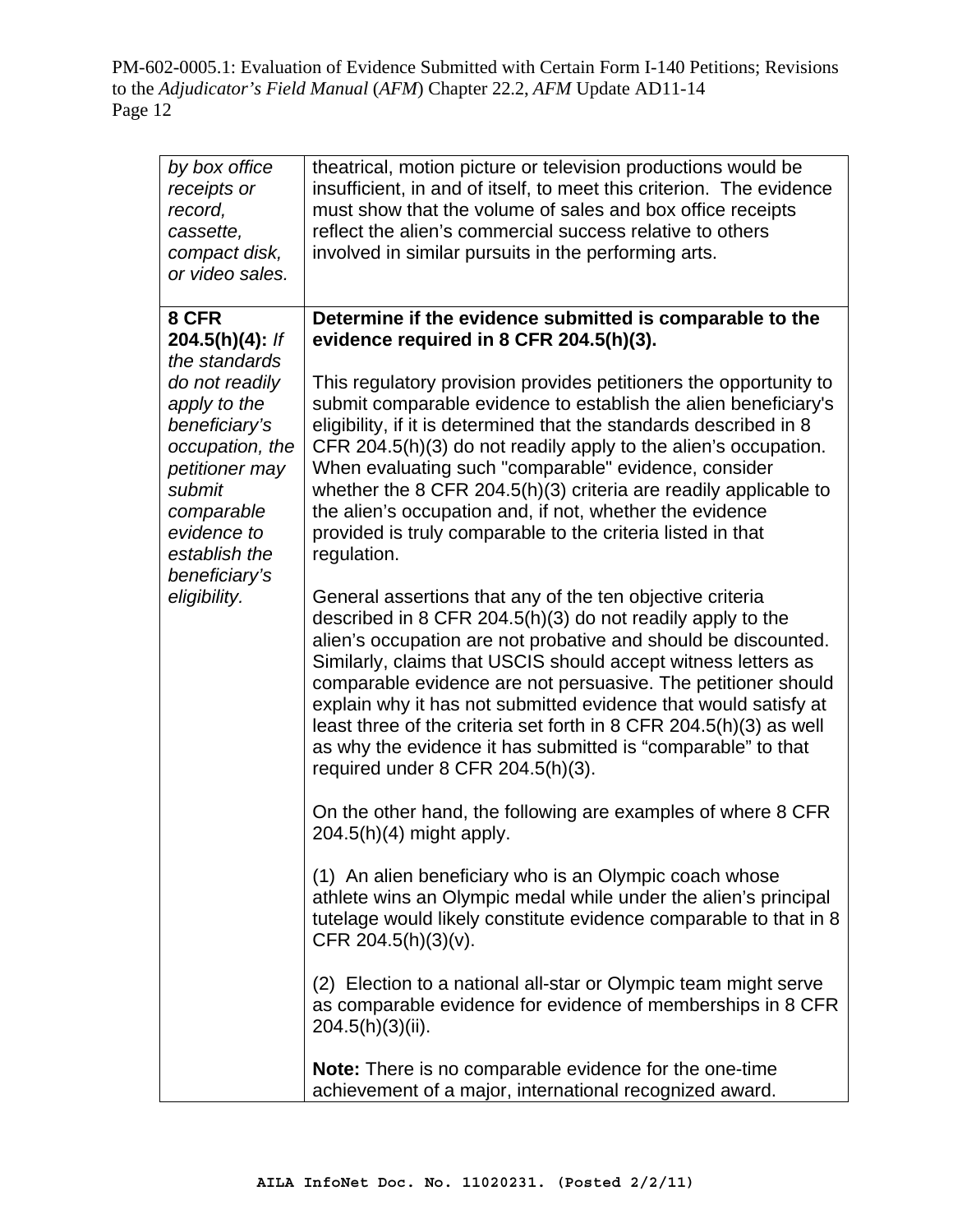Part One Note: Objectively meeting the regulatory criteria in part one alone does not establish that the alien in fact meets the requirements for classification as an Alien of Extraordinary Ability under section 203(b)(1)(A) of the INA.

For example:

Participating in the judging of the work of others in the same or an allied field of specialization alone, regardless of the circumstances, should satisfy the regulatory criteria in part one. However, for the analysis in part two, the alien's participation should be evaluated to determine whether it was indicative of the alien being one of that small percentage who have risen to the very top of the field of endeavor and enjoying sustained national or international acclaim.

Publishing scholarly articles in professional or major trade publications or other major media alone, regardless of the caliber, should satisfy the regulatory criteria in part one. However, for the analysis in part two, the alien's publications should be evaluated to determine whether they were indicative of the alien being one of that small percentage who have risen to the very top of the field of endeavor and enjoying sustained national or international acclaim.

The issue related to whether the alien is one of that small percentage who have risen to the very top of the field of endeavor and enjoys sustained national or international acclaim should be addressed and articulated in part two of the analysis, not in part one where the USCIS officer is only required to determine if the evidence objectively meets the regulatory criteria.

Part Two: Final Merits Determination. Meeting the minimum requirement of providing required initial evidence does not, in itself, establish that the alien in fact meets the requirements for classification as an alien of extraordinary ability under section 203(b)(1)(A) of the INA. As part of the final merits determination, the quality of the evidence also should be considered, such as whether the judging responsibilities were internal and whether the scholarly articles (if inherent to the occupation) are cited by others in the field.

In Part Two of the analysis in each case, USCIS officers should evaluate the evidence together when considering the petition in its entirety to make a final merits determination of whether or not the petitioner, by a preponderance of the evidence, has demonstrated that the alien has sustained national or international acclaim and that his or her achievements have been recognized in the field of expertise, indicating that the alien is one of that small percentage who has risen to the very top of the field of endeavor.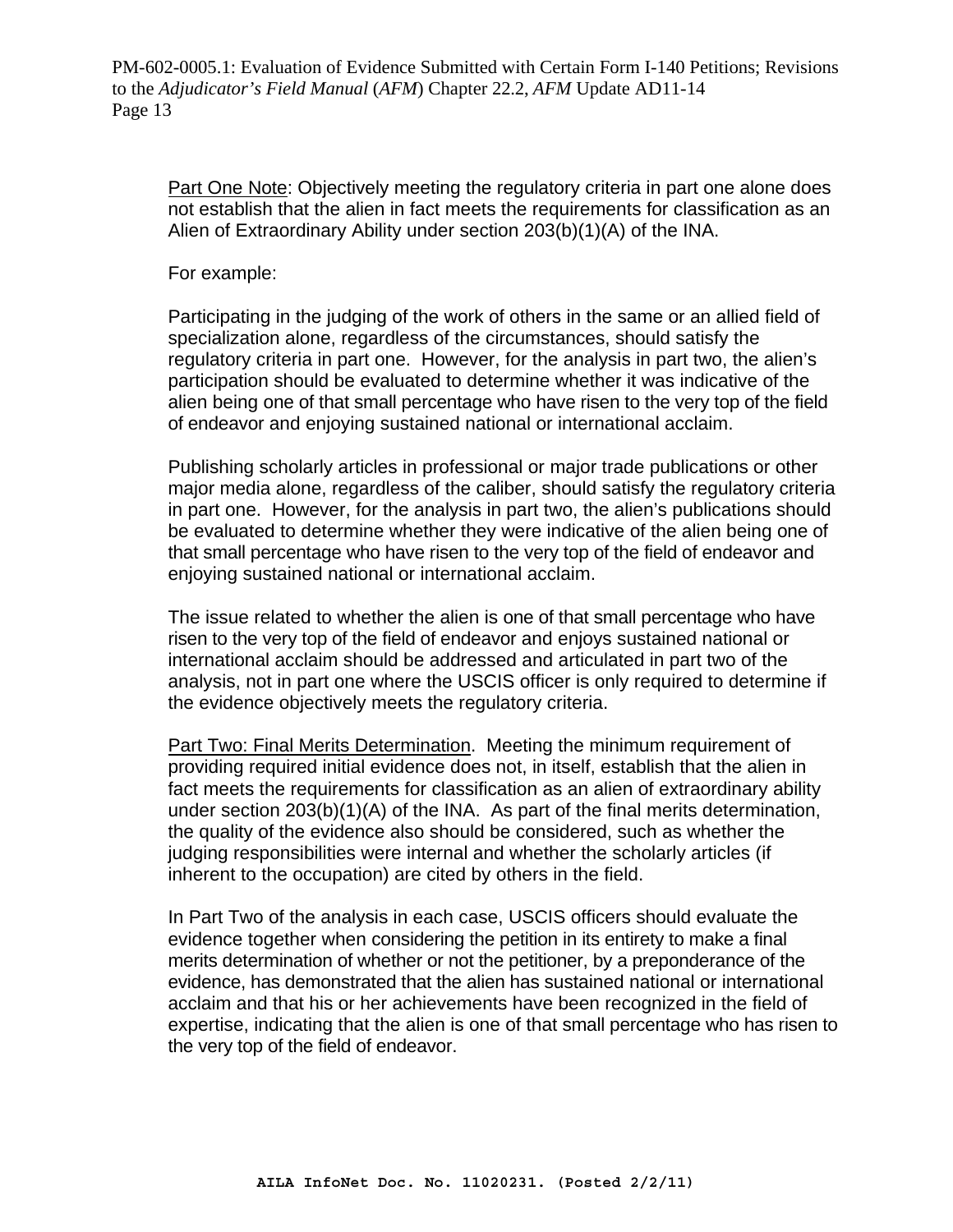If the USCIS officer determines that the petitioner has failed to demonstrate these requirements, the USCIS officer should not merely make general assertions regarding this failure. Rather, the USCIS officer must articulate the specific reasons as to why the USCIS officer concludes that the petitioner, by a preponderance of the evidence, has not demonstrated that the alien is an alien of extraordinary ability under section 203(b)(1)(A) of the INA.

 2. The introductory language of paragraph (1)(E) of Chapter 22.2(i) of the *AFM* is revised to read as follows:

(E) Sustained National or International Acclaim. Under [8 CFR 204.5\(h\)\(3\)](http://www.uscis.gov/ilink/docView/SLB/HTML/SLB/0-0-0-1/0-0-0-11261/0-0-0-12632/0-0-0-13411.html#0-0-0-10683), a petition for an alien of extraordinary ability must be accompanied by evidence that the alien has sustained national or international acclaim and that the alien's achievements have been recognized in the field of expertise. In determining whether the beneficiary has enjoyed "sustained" national or international acclaim, bear in mind that such acclaim must be maintained. (According to Black's Law Dictionary, 1585 (9th Ed, 2009), the definition of *sustain* is "(1) to support or maintain, especially over a long period of time; 6. To persist in making (an effort) over a long period of time.") However, the word "sustained" does not imply an age limit on the beneficiary. A beneficiary may be very young in his or her career and still be able to show sustained acclaim. There is also no definitive time frame on what constitutes "sustained." If an alien was recognized for a particular achievement, the USCIS officer should determine whether the alien continues to maintain a comparable level of acclaim in the field of expertise since the alien was originally afforded that recognition. An alien may have achieved national or international acclaim in the past but then failed to maintain a comparable level of acclaim thereafter.

**Note:** Section 22.2(i)(1)(A) of this chapter describes the limited determinations that should be made in Part One of the analysis to determine whether the alien has met any of the evidentiary criteria claimed by the petitioner at 8 CFR 204.5(h)(3). However, the evidence evaluated in Part One is also reviewed in Part Two to determine whether the alien is one of that small percentage who has risen to the very top of the field of endeavor, and that he or she has sustained national or international acclaim.

- 3. The existing text of paragraph (1)(F) of Chapter 22.2(i) of the *AFM* is removed and the paragraph is reserved.
- 4. Paragraph (2)(A) of Chapter 22.2(i) of the *AFM* is revised to read as follows:

(A) Evaluating Evidence Submitted in Support of a Petition for an Outstanding Professor or Researcher. 8 CFR 204.5(i)(3) describes the evidence that must be submitted in support of an I-140 petition for an outstanding professor or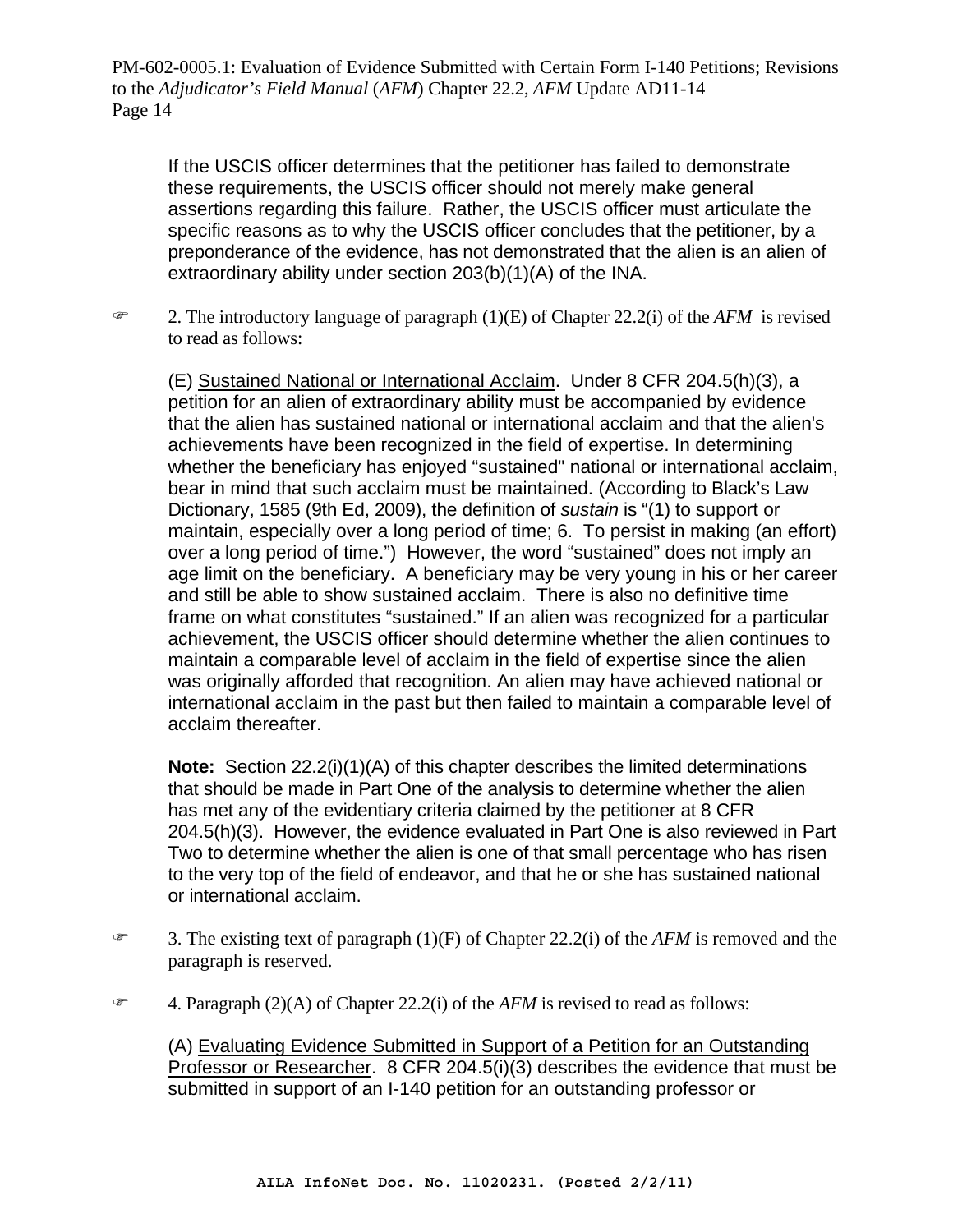researcher. The evidence that must be provided in support of E12, outstanding professor or researcher petitions must demonstrate that the alien is recognized *internationally* as outstanding in the academic field specified in the petition. 8 CFR 204.5(i)(2) defines academic field as "a body of specialized knowledge offered for study at an accredited United States university or institution of higher education." By regulatory definition, a body of specialized knowledge is larger than a very small area of specialization in which only a single course is taught or is the subject of a very specialized dissertation. As such, it would be acceptable to find the alien is an outstanding professor or researcher in the claimed field (e.g., particle physics vs. physics in general), as long as the petitioner has demonstrated that the claimed field is "a body of specialized knowledge offered for study at an accredited United States university or institution of higher education." In addition, the petition must be accompanied by an offer of permanent, tenured, or tenure-track employment (limited to "permanent positions" in the case of research positions) from a qualifying prospective employer and evidence that the alien has had at least three years of experience in teaching or research in the "academic field" in which the alien will be engaged. *See* [8 CFR 204.5\(i\)\(3\)\(ii\) a](http://www.uscis.gov/ilink/docView/SLB/HTML/SLB/0-0-0-1/0-0-0-11261/0-0-0-12632/0-0-0-13411.html#0-0-0-10731)nd [\(iii\)](http://www.uscis.gov/ilink/docView/SLB/HTML/SLB/0-0-0-1/0-0-0-11261/0-0-0-12632/0-0-0-13411.html#0-0-0-10733). The definitions for "permanent" and "academic field" can be found in [8 CFR 204.5\(i\)\(2\)](http://www.uscis.gov/ilink/docView/SLB/HTML/SLB/0-0-0-1/0-0-0-11261/0-0-0-12632/0-0-0-13411.html#0-0-0-10713).

USCIS officers should use a two-part analysis to evaluate the evidence submitted with the petition to demonstrate eligibility under 203(b)(1)(B) of the INA. First, USCIS officers should evaluate the evidence submitted by the petitioner to determine, by a preponderance of the evidence, which evidence objectively meets the parameters of the regulatory description applicable to that type of evidence (referred to as "regulatory criteria"). Second, USCIS officers should evaluate the evidence together when considering the petition in its entirety for the final merits determination regarding the required high level of expertise for the immigrant classification.

Part One: Evaluate Whether the Evidence Provided Meets any of the Regulatory Criteria. The determination in Part One is limited to determining whether the evidence submitted with the petition is comprised of at least two of the six regulatory criteria listed at 8 CFR 204.5(i)(3)(i) as discussed below, applying a preponderance of the evidence standard.

**Note:** While USCIS officers should objectively consider the quality and caliber of the evidence as required by the parameters of the regulations to determine whether a particular regulatory criterion has been met, USCIS officers should not make a determination relative to the alien's claimed international recognition in Part One of the case analysis. See the table below for guidance on the limited determinations that should be made in Part One of the E12 analysis: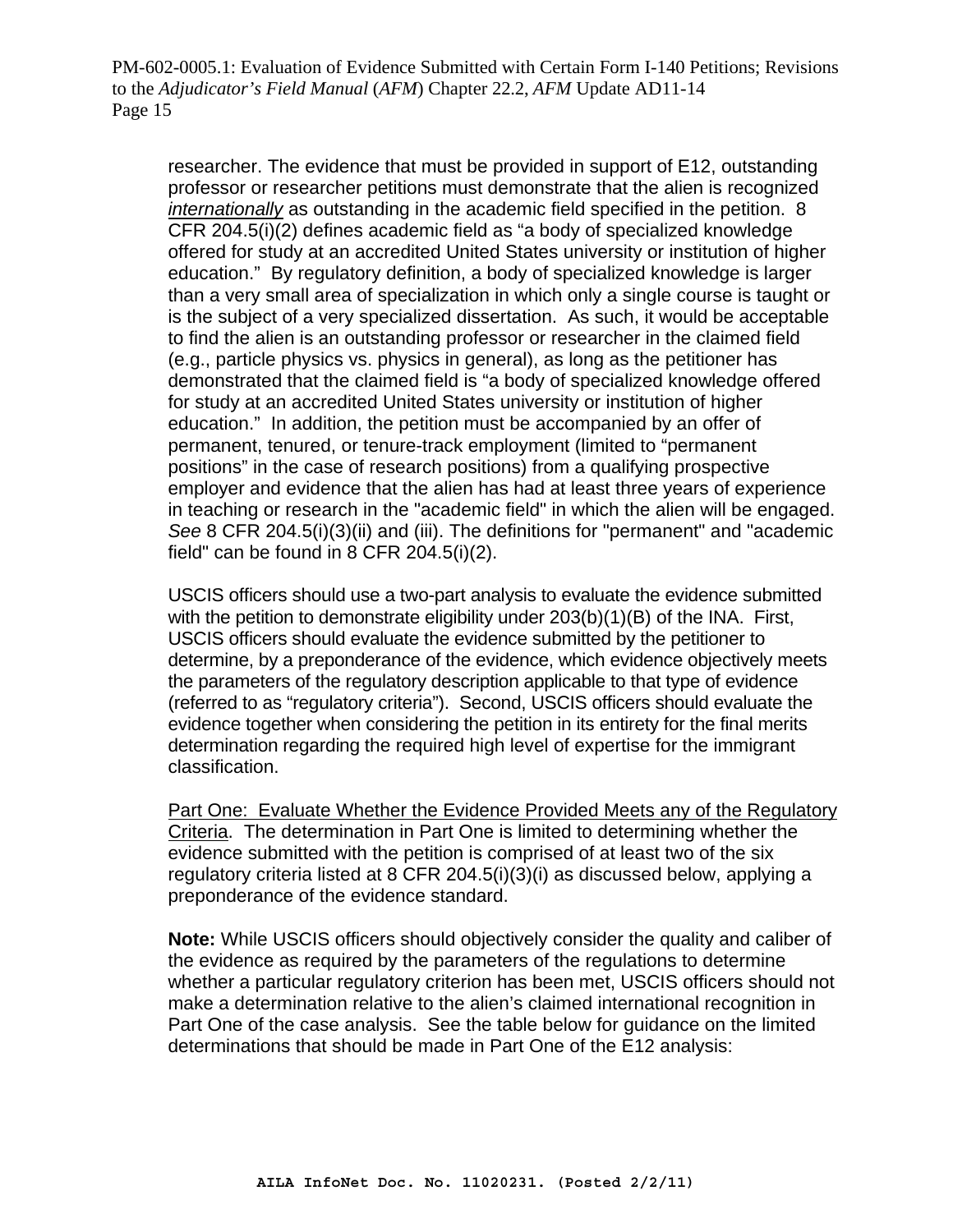| Part One Analysis of Evidence Submitted Under 8 CFR 204.5(i)(3)(i)                                                                                                                            |                                                                                                                                                                                                                                                                                                                                                                                                                                                                                                                                                                            |  |
|-----------------------------------------------------------------------------------------------------------------------------------------------------------------------------------------------|----------------------------------------------------------------------------------------------------------------------------------------------------------------------------------------------------------------------------------------------------------------------------------------------------------------------------------------------------------------------------------------------------------------------------------------------------------------------------------------------------------------------------------------------------------------------------|--|
| Note: In some cases, evidence relevant to one criterion may be relevant to<br>other criteria set forth in 8 CFR 204.5(i)(3).                                                                  |                                                                                                                                                                                                                                                                                                                                                                                                                                                                                                                                                                            |  |
| <b>Regulation</b>                                                                                                                                                                             | <b>Limited Determination</b>                                                                                                                                                                                                                                                                                                                                                                                                                                                                                                                                               |  |
| 8 CFR<br>204.5(i)(3)(i)(A):<br>Documentation of<br>the alien's receipt<br>of major prizes or<br>awards for<br>outstanding<br>achievement in the<br>academic field;                            | 1. Determine if the alien was the recipient of prizes or<br>awards.<br>The description of this type of evidence in the regulation<br>provides that the focus must be on the alien's receipt of the<br>major prizes or awards, as opposed to his or her<br>employer's receipt of the prizes or awards.<br>2. Determine whether the alien has received major<br>prizes or awards for outstanding achievement in the<br>academic field.                                                                                                                                       |  |
|                                                                                                                                                                                               | Relevant considerations regarding whether the basis for<br>granting the major prizes or awards for outstanding<br>achievement in the academic field include, but are not<br>limited to:<br>• The criteria used to grant the major prizes or awards;<br>and,<br>• The number of prize recipients or awardees as well as<br>any limitations on competitors (a prize or award limited<br>to competitors from a single institution, for example, may<br>not rise to the level of major).                                                                                       |  |
| 8 CFR<br>204.5(i)(3)(i)(B):<br>Documentation of<br>the alien's<br>membership in<br>associations in the<br>academic field<br>which require<br>outstanding<br>achievements of<br>their members; | 1. Determine if the association for which the alien<br>claims membership requires outstanding<br>achievements in the academic field.<br>The petitioner must show that membership in the<br>associations is based on the alien's outstanding<br>achievements in the academic field.<br>Associations may have multiple levels of membership.<br>The level of membership afforded to the alien must show<br>that it requires outstanding achievements in the academic<br>field for which classification is sought.<br>Relevant factors that may lead to a conclusion that the |  |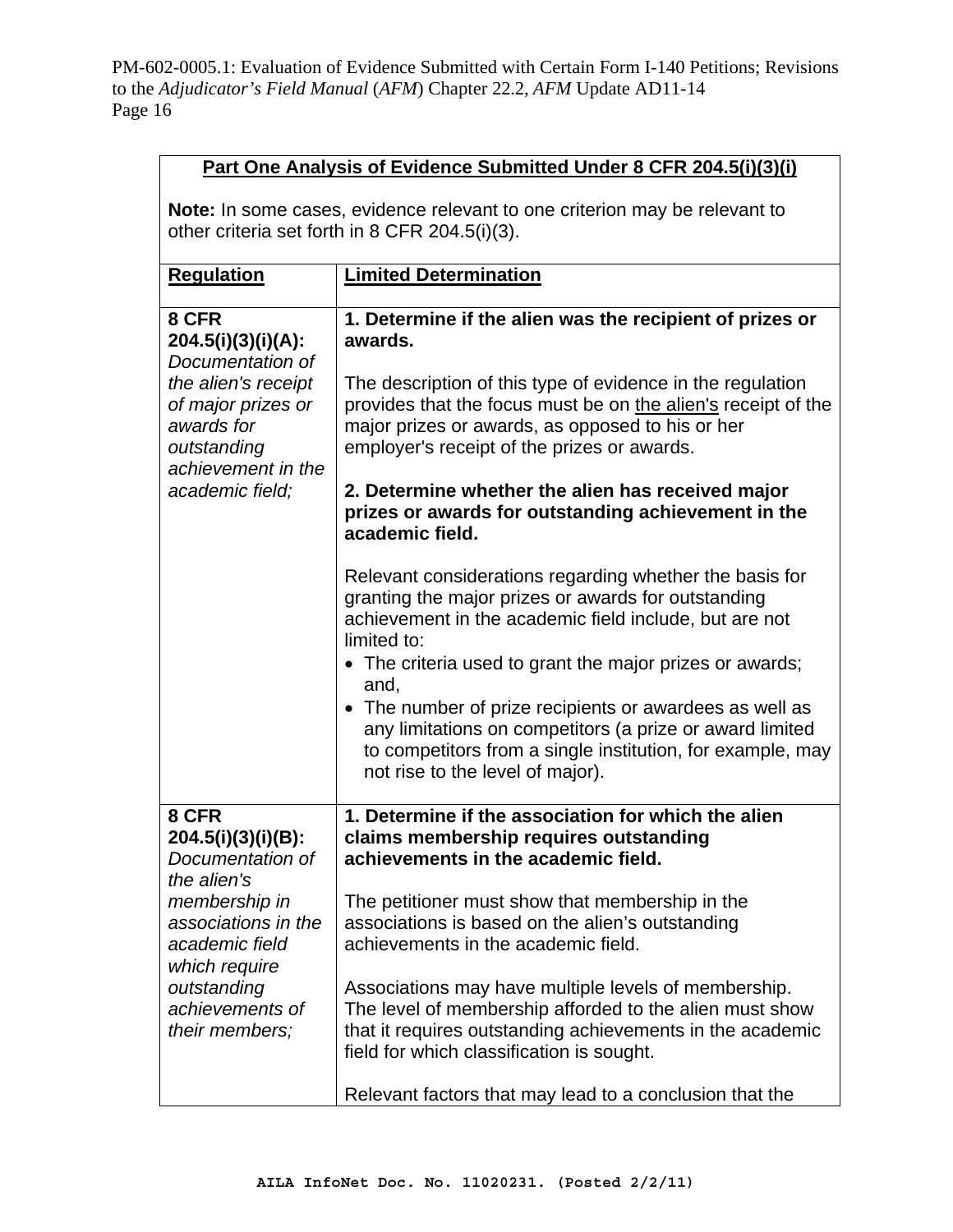|                                                                                                              | alien's membership in the association was not based on<br>outstanding achievements in the academic field include,<br>but are not limited to, instances where the alien's<br>membership was based:<br>Solely on a level of education or years of<br>experience in a particular field; or<br>On the payment of a fee or by subscribing to an<br>$\bullet$<br>association's publications. |  |
|--------------------------------------------------------------------------------------------------------------|----------------------------------------------------------------------------------------------------------------------------------------------------------------------------------------------------------------------------------------------------------------------------------------------------------------------------------------------------------------------------------------|--|
| 8 CFR                                                                                                        | 1. Determine whether the published material was                                                                                                                                                                                                                                                                                                                                        |  |
| 204.5(i)(3)(i)(C):<br><b>Published material</b>                                                              | about the alien's work.                                                                                                                                                                                                                                                                                                                                                                |  |
| in professional<br>publications written<br>by others about<br>the alien's work in<br>the academic field.     | The published material should be about the alien's work in<br>the field, not just about his or her employer or another<br>organization that he or she is associated with. Articles that<br>cite the alien's work as one of multiple footnotes or<br>endnotes are not generally "about" the alien's work.                                                                               |  |
| Such material shall<br>include the title,<br>date, and author of<br>the material, and                        | 2. Determine whether the publication qualifies as a<br>professional publication.                                                                                                                                                                                                                                                                                                       |  |
| any necessary<br>translation;                                                                                | Evidence of published material in professional publications<br>about the alien should establish the circulation (online or in<br>print) and that the intended audience of the publication, as<br>well as the title, date, and author of the material.                                                                                                                                  |  |
| 8 CFR<br>204.5(i)(3)(i)(D):<br>Evidence of the<br>alien's                                                    | Determine whether the alien has participated either<br>individually or on a panel, as the judge of the work of<br>others in the same or an allied academic field.                                                                                                                                                                                                                      |  |
| participation, either<br>individually or on a<br>panel, as the judge<br>of the work of<br>others in the same | The petitioner must show that the alien has not only been<br>invited to judge the work of others, but also that the alien<br>actually participated in the judging of the work of others in<br>the same or allied academic field.                                                                                                                                                       |  |
| or an allied<br>academic field;                                                                              | For example:<br>Peer reviewing for a scholarly journal, as evidenced by<br>a request from the journal to the alien to do the review,<br>accompanied by proof that the review was actually<br>completed.                                                                                                                                                                                |  |
|                                                                                                              | Serving as a member of a Ph.D. dissertation committee<br>$\bullet$<br>that makes the final judgment as to whether an<br>individual candidate's body of work satisfies the<br>requirements for a doctoral degree, as evidenced by                                                                                                                                                       |  |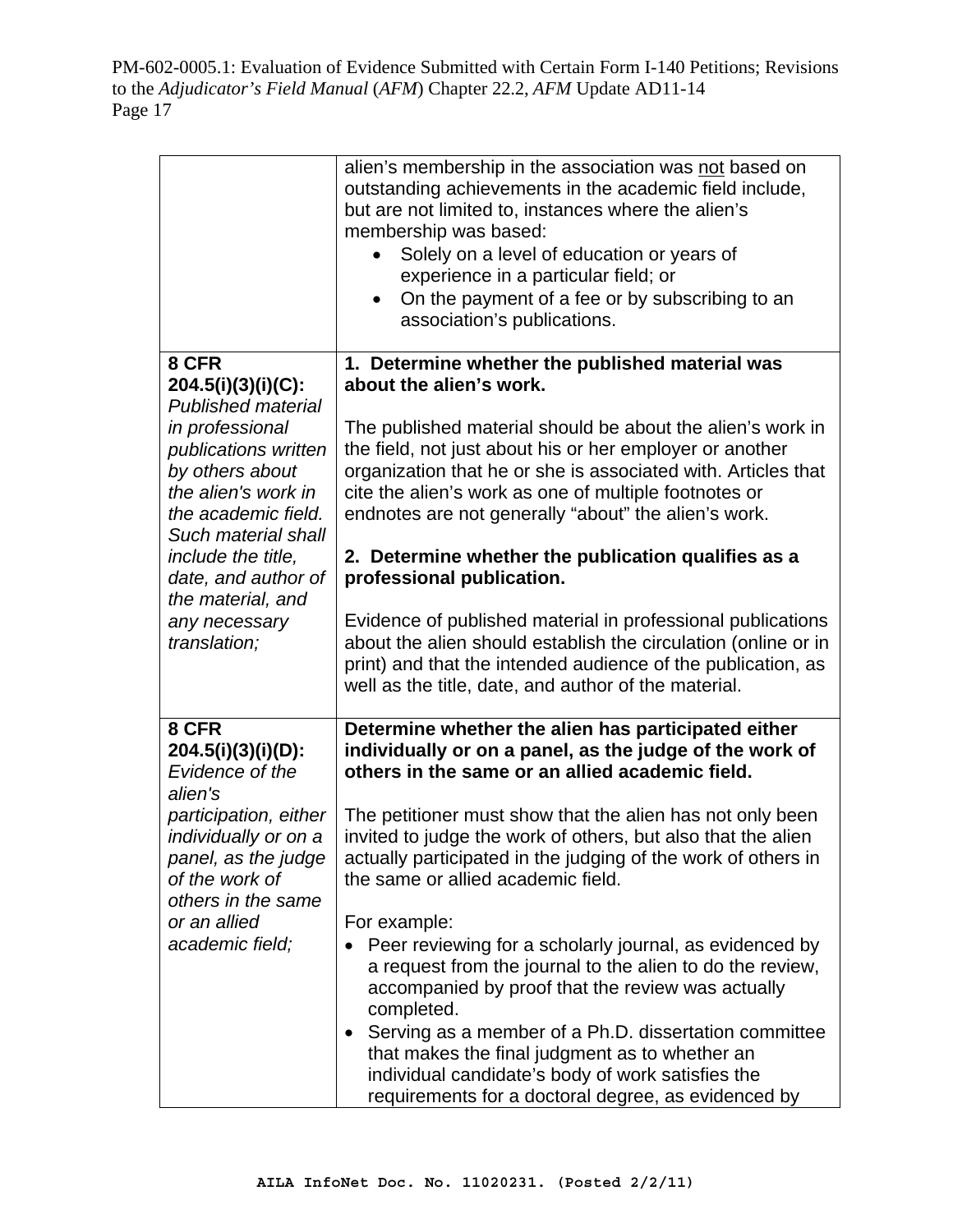|                                                                                                    | departmental records.                                                                                                                                                                                                                                                                                                                                                                                                                                                                                                                                                                                                                                                                                                                                                                                                                                                                                                                                                                                                                                                                                                                                                                                                                                                                            |
|----------------------------------------------------------------------------------------------------|--------------------------------------------------------------------------------------------------------------------------------------------------------------------------------------------------------------------------------------------------------------------------------------------------------------------------------------------------------------------------------------------------------------------------------------------------------------------------------------------------------------------------------------------------------------------------------------------------------------------------------------------------------------------------------------------------------------------------------------------------------------------------------------------------------------------------------------------------------------------------------------------------------------------------------------------------------------------------------------------------------------------------------------------------------------------------------------------------------------------------------------------------------------------------------------------------------------------------------------------------------------------------------------------------|
| 8 CFR<br>204.5(i)(3)(i)(E):<br>Evidence of the                                                     | Determine whether the alien has made original<br>scientific or scholarly research contributions to the<br>academic field.                                                                                                                                                                                                                                                                                                                                                                                                                                                                                                                                                                                                                                                                                                                                                                                                                                                                                                                                                                                                                                                                                                                                                                        |
| alien's original<br>scientific or<br>scholarly research<br>contributions to the<br>academic field; | As a reminder, this regulation does not require that<br>the alien's contributions be of "major significance."<br>That said, the description of this type of evidence in<br>the regulation does not simply require original<br>research, but an original scientific or scholarly<br>research contribution. Moreover, the description of<br>this type of evidence in the regulation requires that<br>the contribution must be "to the academic field" rather<br>than an individual laboratory or institution.                                                                                                                                                                                                                                                                                                                                                                                                                                                                                                                                                                                                                                                                                                                                                                                      |
|                                                                                                    | The regulations include a separate criterion for<br>scholarly articles at 8 CFR $204.5(i)(3)(i)(F)$ .<br>Therefore, contributions are a separate evidentiary<br>requirement from scholarly articles.                                                                                                                                                                                                                                                                                                                                                                                                                                                                                                                                                                                                                                                                                                                                                                                                                                                                                                                                                                                                                                                                                             |
|                                                                                                    | Possible items that could satisfy this criteria, include but<br>are not limited to:<br>• Citation history/patterns for the alien's work, as<br>evidenced by number of citations, as well as an<br>examination of the impact factor for the journals in which<br>the alien publishes. While many scholars publish, not all<br>are cited or publish in journals with significant impact<br>factors. The petitioner may use web tools such as<br>GoogleScholar, SciFinder, and the Web of Science to<br>establish the number of citations and the impact factor<br>for journals.<br>Since scholarly work tends to be specialized and to be<br>expressed in arcane and specialized language, USCIS<br>officers should take into account the probative analysis<br>that experts in the field may provide in opinion letters<br>regarding the alien's contributions in order to assist in<br>giving an assessment of the alien's original<br>contributions. That said, not all expert letters provide<br>such analysis. Letters that specifically articulate how<br>the alien has contributed to the field and its impact on<br>subsequent work add value. Letters that lack specifics<br>and simply use hyperbolic language do not add value,<br>and are not considered to be probative evidence that |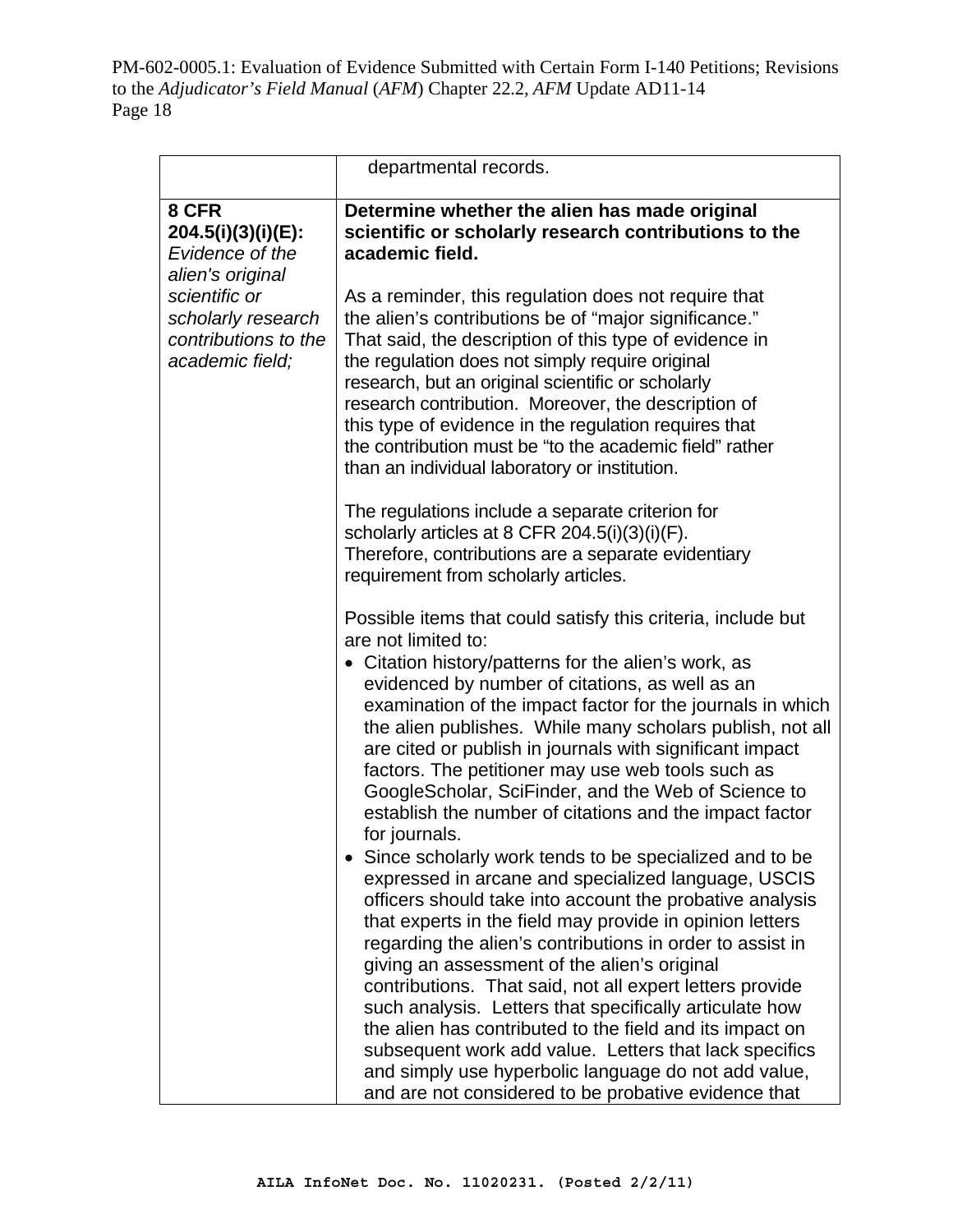| may form the basis for meeting this criterion.                                                                                                                                                                                                                                                                                                                                                                                                                                                                                   |  |  |  |
|----------------------------------------------------------------------------------------------------------------------------------------------------------------------------------------------------------------------------------------------------------------------------------------------------------------------------------------------------------------------------------------------------------------------------------------------------------------------------------------------------------------------------------|--|--|--|
| 1. Determine whether the alien has authored scholarly<br>articles in the field.                                                                                                                                                                                                                                                                                                                                                                                                                                                  |  |  |  |
| As defined in the academic arena, a scholarly article<br>reports on original research, experimentation, or<br>philosophical discourse. It is written by a researcher or<br>expert in the field who is often affiliated with a college or<br>university. It should have footnotes, endnotes, or a<br>bibliography, and may include graphs, charts, videos, or<br>pictures as illustrations of the concepts expressed in the<br>article.                                                                                           |  |  |  |
| 2. Determine whether the publication qualifies as a<br>scholarly book or as a scholarly journal with<br>international circulation in the academic field.                                                                                                                                                                                                                                                                                                                                                                         |  |  |  |
| Evidence of published material in scholarly journals with<br>international circulation should establish that the circulation<br>(online or in print) is in fact, international, and who the<br>intended audience of the publication is. Scholarly journals<br>are typically written for a specialized audience often using<br>technical jargon. Articles normally include an abstract, a<br>description of methodology, footnotes, endnotes, and<br>bibliography (See<br>http://www.nova.edu/library/help/misc/glossary.html#s). |  |  |  |
|                                                                                                                                                                                                                                                                                                                                                                                                                                                                                                                                  |  |  |  |

Part One Note: Objectively meeting the regulatory criteria in part one, alone does not establish that the alien in fact meets the requirements for classification as an outstanding professor or researcher under section 203(b)(1)(B) of the INA.

For example:

Participating in the judging of the work of others in the same or an allied academic field alone, regardless of the circumstances, should satisfy the regulatory criteria in part one. However, for the analysis in part two, the alien's participation should be evaluated to determine whether it was indicative of the alien being recognized internationally as outstanding in a specific academic area.

Authorship of scholarly books or articles (in scholarly journals with international circulation) in the academic field alone, regardless of the caliber, should satisfy the regulatory criteria in part one. However, for the analysis in part two, the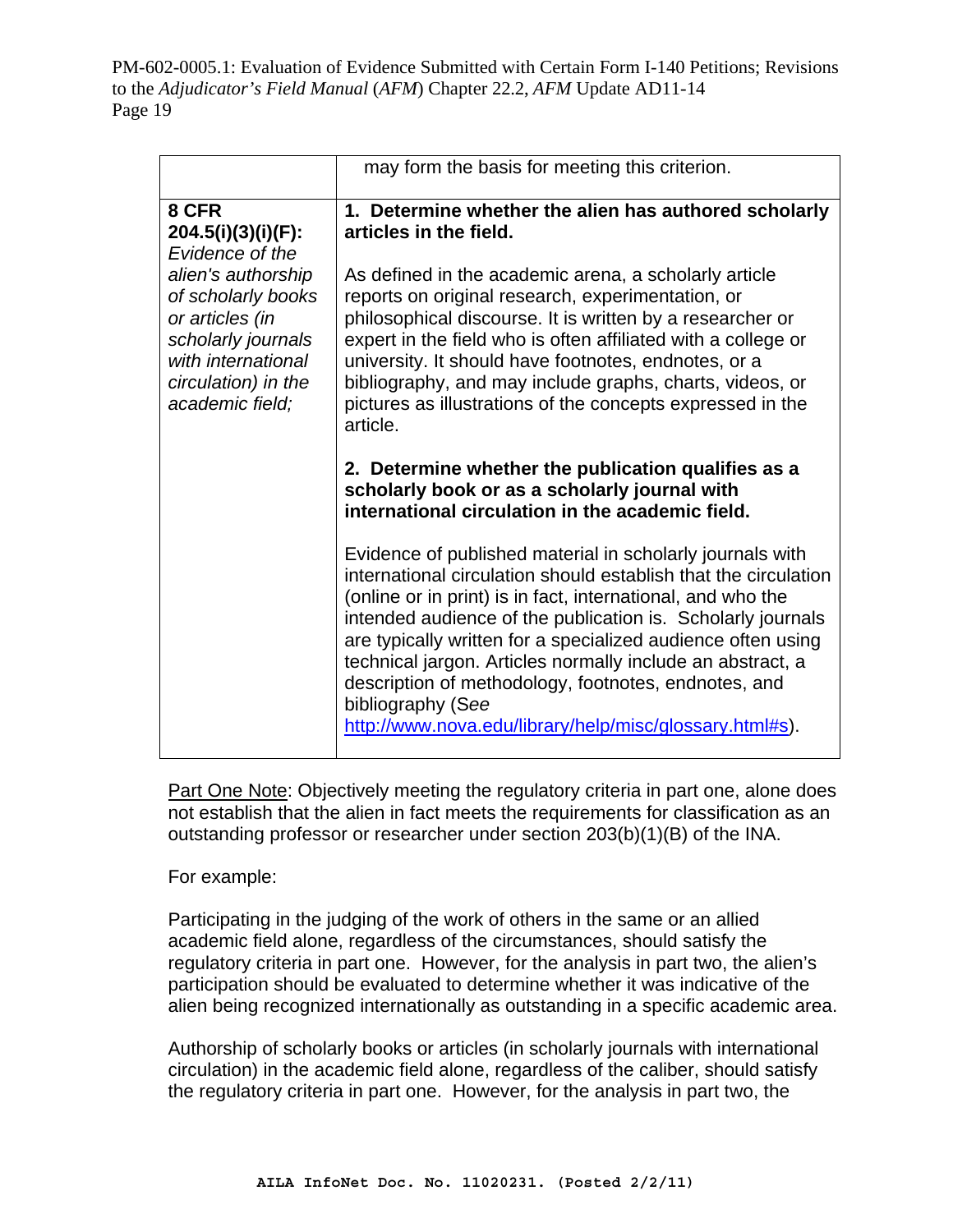alien's authorship of book or articles should be evaluated to determine whether they were indicative of the alien being recognized internationally as outstanding in a specific academic area.

The issue of whether the alien is recognized internationally as outstanding in a specific academic area should be addressed and articulated in part two of the analysis, not in part one where the USCIS officer is only required to determine if the evidence objectively meets the regulatory criteria.

Part Two: Final Merits Determination. Meeting the minimum requirement by providing at least two types of initial evidence does not, in itself, establish that the alien in fact meets the requirements for classification as an outstanding professor or researcher under section  $203(b)(1)(B)$  of the INA. The quality of the evidence also must be considered. In Part Two of the analysis in each case, USCIS officers should evaluate the evidence together when considering the petition in its entirety to make a final merits determination of whether or not the petitioner, by a preponderance of the evidence, has demonstrated that the alien is recognized internationally as outstanding in a specific academic area.

If the USCIS officer determines that the petitioner has failed to demonstrate these requirements, the USCIS officer should not merely make general assertions regarding this failure. Rather, the USCIS officer must articulate the specific reasons as to why the USCIS officer concludes that the petitioner, by a preponderance of the evidence, has not demonstrated that the alien is an Outstanding Professor or Researcher under section 203(b)(1)(B) of the INA.

5. Paragraph (2)(A) of Chapter 22.2(j) of the *AFM* is revised to read as follows:

(A) Evaluation of Evidence Submitted in Support of a Petition for an Alien of Exceptional Ability. 8 CFR 204.5(k)(3)(ii) describes the various types of initial evidence that must be submitted in support of an I-140 petition for an alien of exceptional ability. The initial evidence must include evidence of at least three of the types of evidence listed in 8 CFR 204.5(k)(3)(ii).

USCIS officers should use a two-part analysis to evaluate the evidence submitted with the petition to demonstrate eligibility under 203(b)(2) of the INA. First, USCIS officers should objectively evaluate the evidence submitted by the petitioner to determine, by a preponderance of the evidence, which evidence meets the parameters of the regulatory description applicable to that type of evidence (referred to as "regulatory criteria"). Second, USCIS officers should evaluate the evidence together when considering the petition in its entirety for the final merits determination regarding the required high level of expertise for the visa category.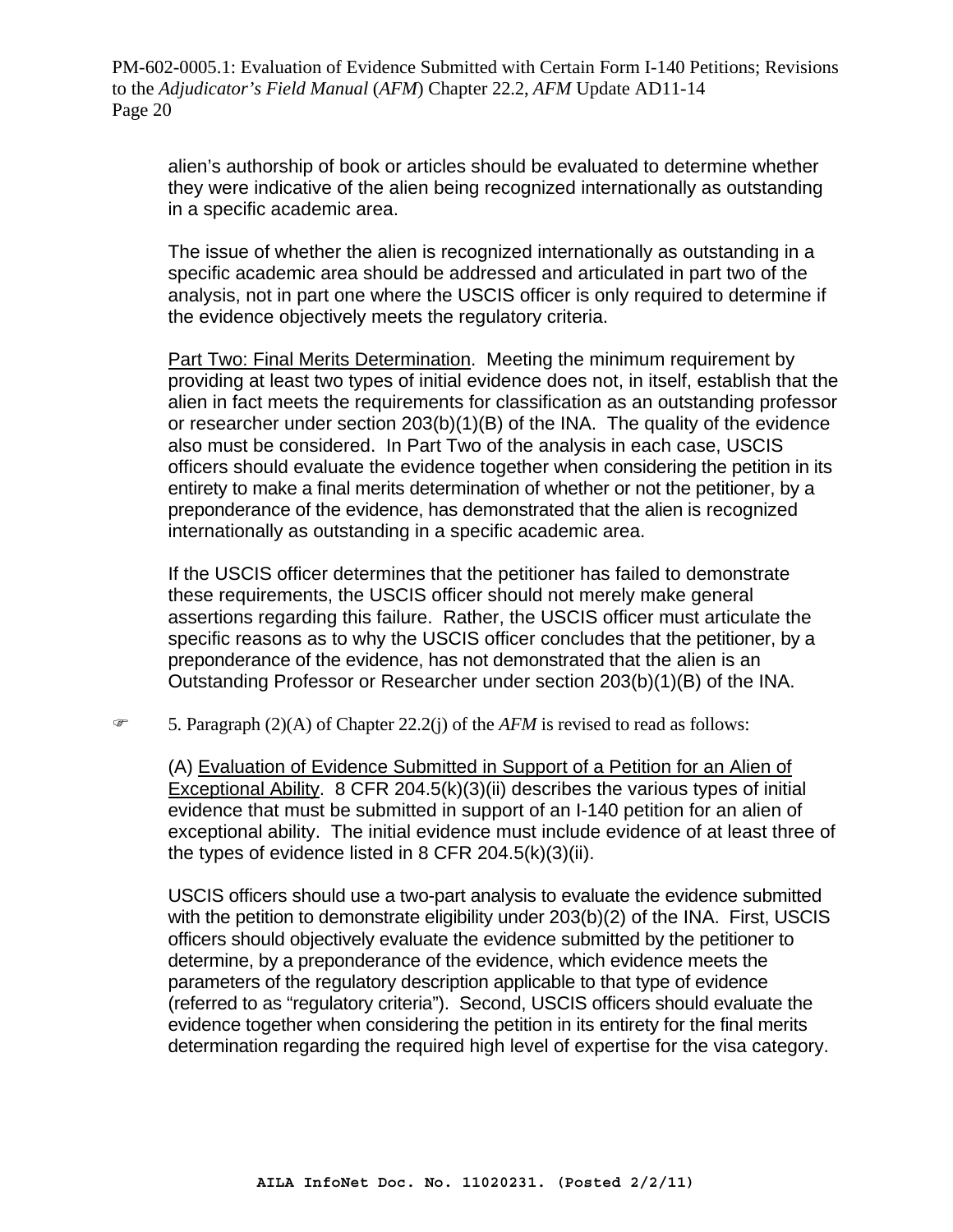Part One: Evaluate Whether the Evidence Provided Meets any of the Regulatory Criteria. The determination in Part One is limited to determining whether the evidence submitted with the petition is comprised of at least three of the six regulatory criteria listed at 8 CFR 204.5(k)(3)(ii) (as discussed below), applying a preponderance of the evidence standard.

**Note:** While USCIS officers should consider the quality and caliber of the evidence when required by the regulations to determine whether a particular regulatory criterion has been met, USCIS officers should not make a determination regarding whether or not the alien is an alien of exceptional ability in Part One of the case analysis.

Following is a list of the types of evidence listed at 8 CFR 204.5(k)(3)(ii) applicable to this immigrant classification. Note that in some cases, evidence relevant to one criterion may be relevant to other criteria set forth in these provisions.

# **8 CFR 204.5(k)(3)(ii)**

(A) An official academic record showing that the alien has a degree, diploma, certificate, or similar award from a college, university, school, or other institution of learning relating to the area of exceptional ability;

(B) Evidence in the form of letter(s) from current or former employer(s) showing that the alien has at least ten years of full-time experience in the occupation for which he or she is being sought;

(C) A license to practice the profession or certification for a particular profession or occupation;

(D) Evidence that the alien has commanded a salary, or other remuneration for services, which demonstrates exceptional ability;

**Note:** To satisfy this criterion, the evidence must show that the alien has commanded a salary or remuneration for services that is indicative of his or her claimed exceptional ability relative to others working in the field.

(E) Evidence of membership in professional associations; or

(F) Evidence of recognition for achievements and significant contributions to the industry or field by peers, governmental entities, or professional or business organizations.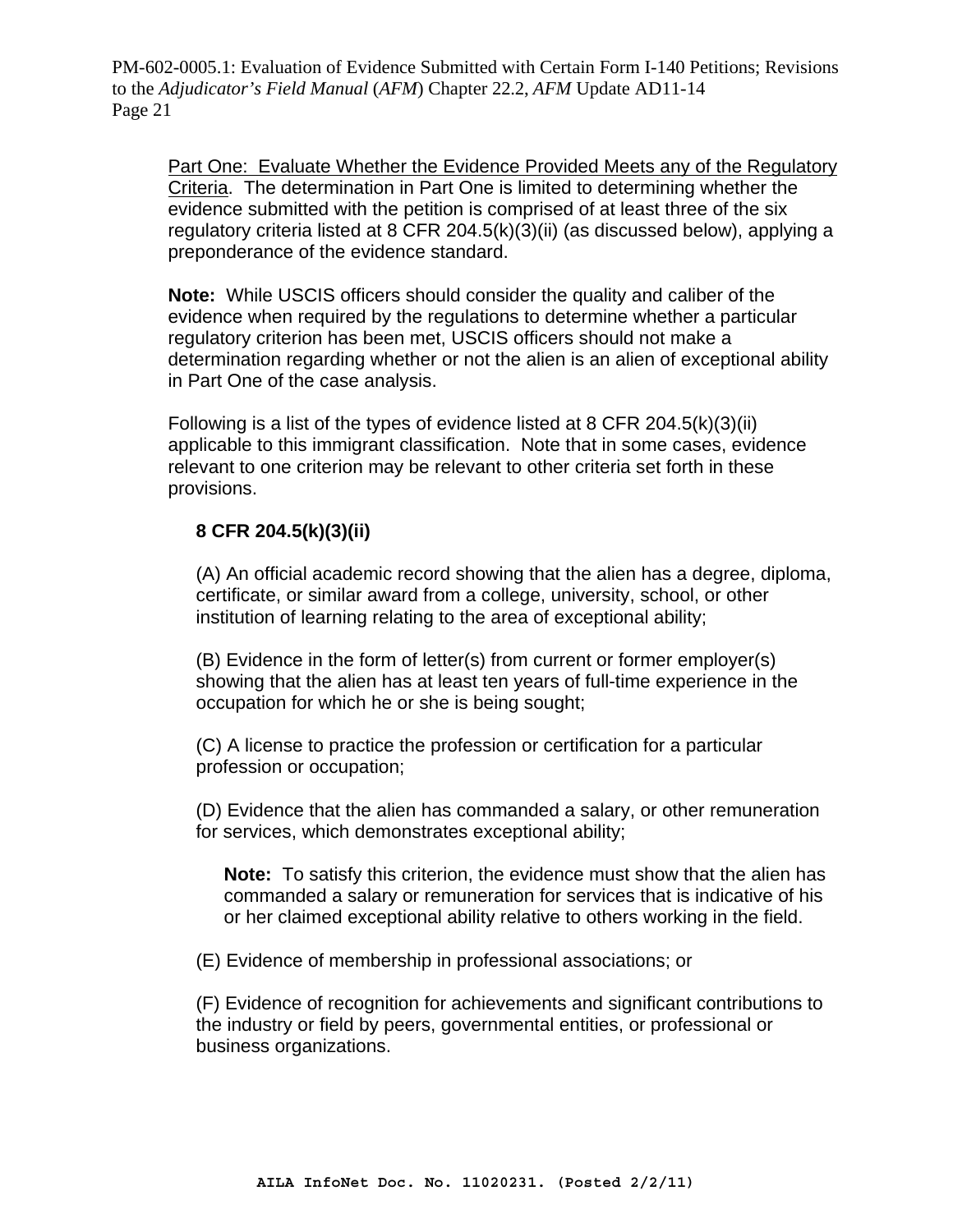Additionally, 8 CFR 204.5(k)(3)(iii), states, **"**If the above standards do not readily apply to the beneficiary's occupation, the petitioner may submit comparable evidence to establish the beneficiary's eligibility.

**Note:** This regulatory provision provides petitioners the opportunity to submit comparable evidence to establish the alien beneficiary's eligibility, if it is determined that the standards described in 8 CFR 204.5(k)(3)(ii) do not readily apply to the alien's occupation. When evaluating such "comparable" evidence, consider whether the 8 CFR 204.5(k)(3)(ii) criteria are readily applicable to the alien's occupation and, if not, whether the evidence provided is truly comparable to the criteria listed in that regulation.

General assertions that any of the six objective criteria described in 8 CFR 204.5(k)(3)(ii) do not readily apply to the alien's occupation are not probative and should be discounted. Similarly, claims that USCIS should accept witness letters as comparable evidence are not persuasive. The petitioner should explain why it has not submitted evidence that would satisfy at least three of the criteria set forth in 8 CFR 204.5(k)(3)(ii) as well as why the evidence it has submitted is "comparable" to that required under 8 CFR 204.5(k)(3)(ii).

Part One Note: Objectively meeting the regulatory criteria in part one alone does not establish that the alien in fact meets the requirements for classification as an Alien of Exceptional Ability under section 203(b)(2) of the INA.

For example:

Being a member of professional associations alone, regardless of the caliber, should satisfy the regulatory criteria in part one. However, for the analysis in part two, the alien's membership should be evaluated to determine whether it is indicative of the alien having a degree of expertise significantly above that ordinarily encountered in the sciences, arts, or business.

The issue of whether the alien has a degree of expertise significantly above that ordinarily encountered in the sciences, arts, or business should be addressed and articulated in part two of the analysis, not in part one where USCIS officers are only required to determine if the evidence objectively meets the regulatory criteria.

Part Two: Final Merits Determination. Meeting the minimum requirement by providing at least three types of initial evidence does not, in itself, establish that the alien in fact meets the requirements for classification as an alien of exceptional ability under section 203(b)(2) of the INA. The quality of the evidence must be considered. In Part Two of the analysis, USCIS officers should evaluate the evidence together when considering the petition in its entirety for the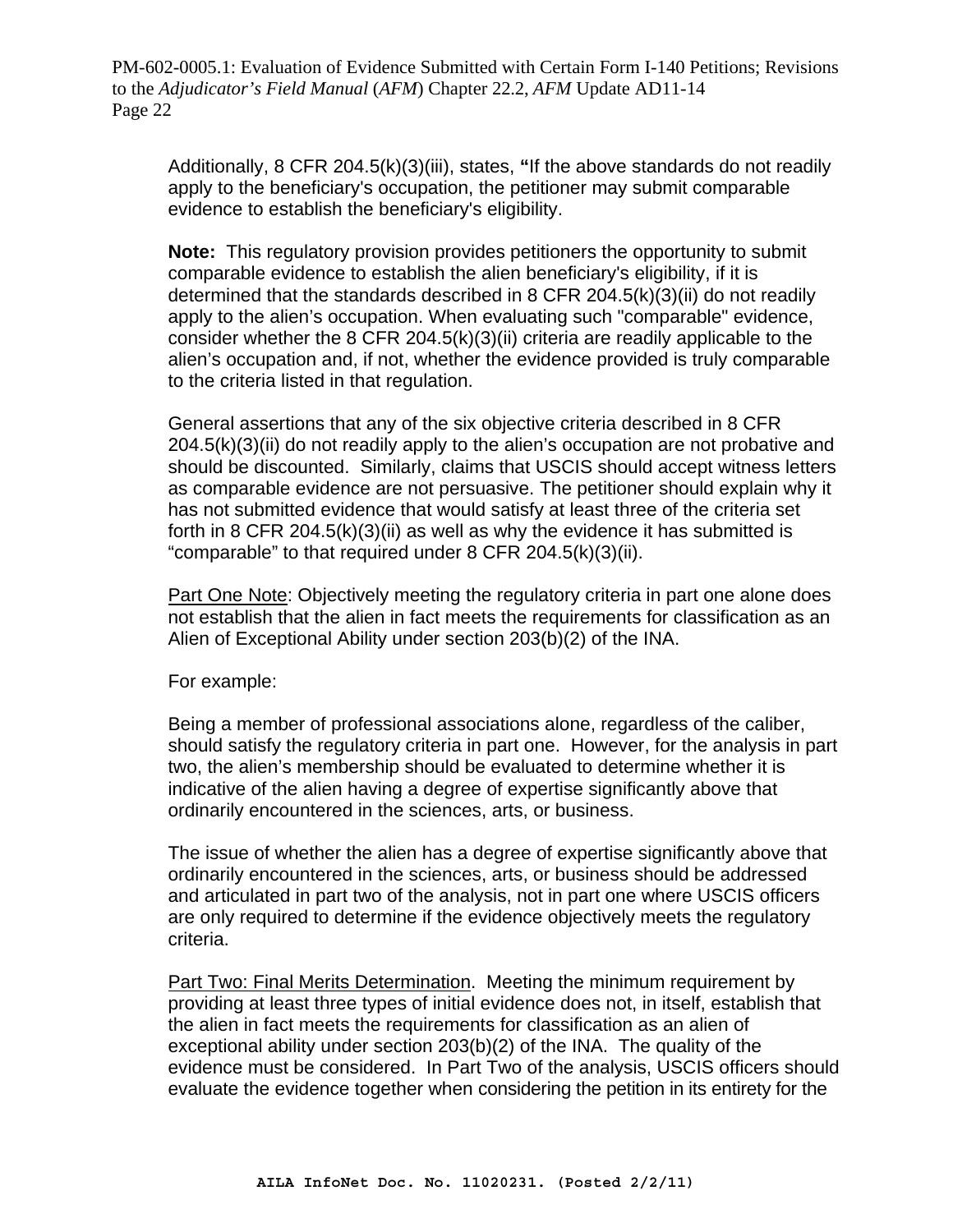final merits determination of whether or not the petitioner, by a preponderance of the evidence, has demonstrated that the alien has a degree of expertise significantly above that ordinarily encountered in the sciences, arts, or business.

If the USCIS officer determines that the petitioner has failed to demonstrate this requirement, the USCIS officer should not merely make general assertions regarding this failure. Rather, the USCIS officer must articulate the specific reasons as to why the USCIS officer concludes that the petitioner, by a preponderance of the evidence, has not demonstrated that the alien is an alien of exceptional ability under 203(b)(2) of the INA.

Note: The petitioner must demonstrate that the alien is above others in the field; qualifications possessed by most members of a given field cannot demonstrate a degree of expertise "significantly above that ordinarily encountered." Note that section 203(b)(2)(C) of INA provides that mere possession of a degree, diploma, certificate or similar award from a college, university school or other institution of learning shall not by itself be considered sufficient evidence of exceptional ability. Therefore, formal recognition in the form of certificates and other documentation that are contemporaneous with the alien's claimed contributions and achievements may have more weight than letters prepared for the petition "recognizing" the alien's achievements.

- 6. The existing text of paragraph (2)(B) of Chapter 22.2(j) of the *AFM* is removed and the paragraph is reserved.
- 7. Technical Correction: The thirteenth paragraph in Chapter 22.2(b)(5)(B) of the *AFM* is revised to read as follows:

For successor-in-interest purposes, the transfer of ownership may occur at any time after the filing or approval of the original labor certification with DOL.

 8. Technical Correction: The DOL e-mail address to use to request duplicate approved labor certifications from DOL in paragraphs (9) and (10) of Chapter 22.2(b) of the *AFM* is revised (in both paragraphs) to read as follows:

The duplicate certification e-mail request to DOL should be sent to [Duplicate.PERM@dol.gov.](mailto:Duplicate.PERM@dol.gov) The e-mail must contain the petitioner's name in the subject line.